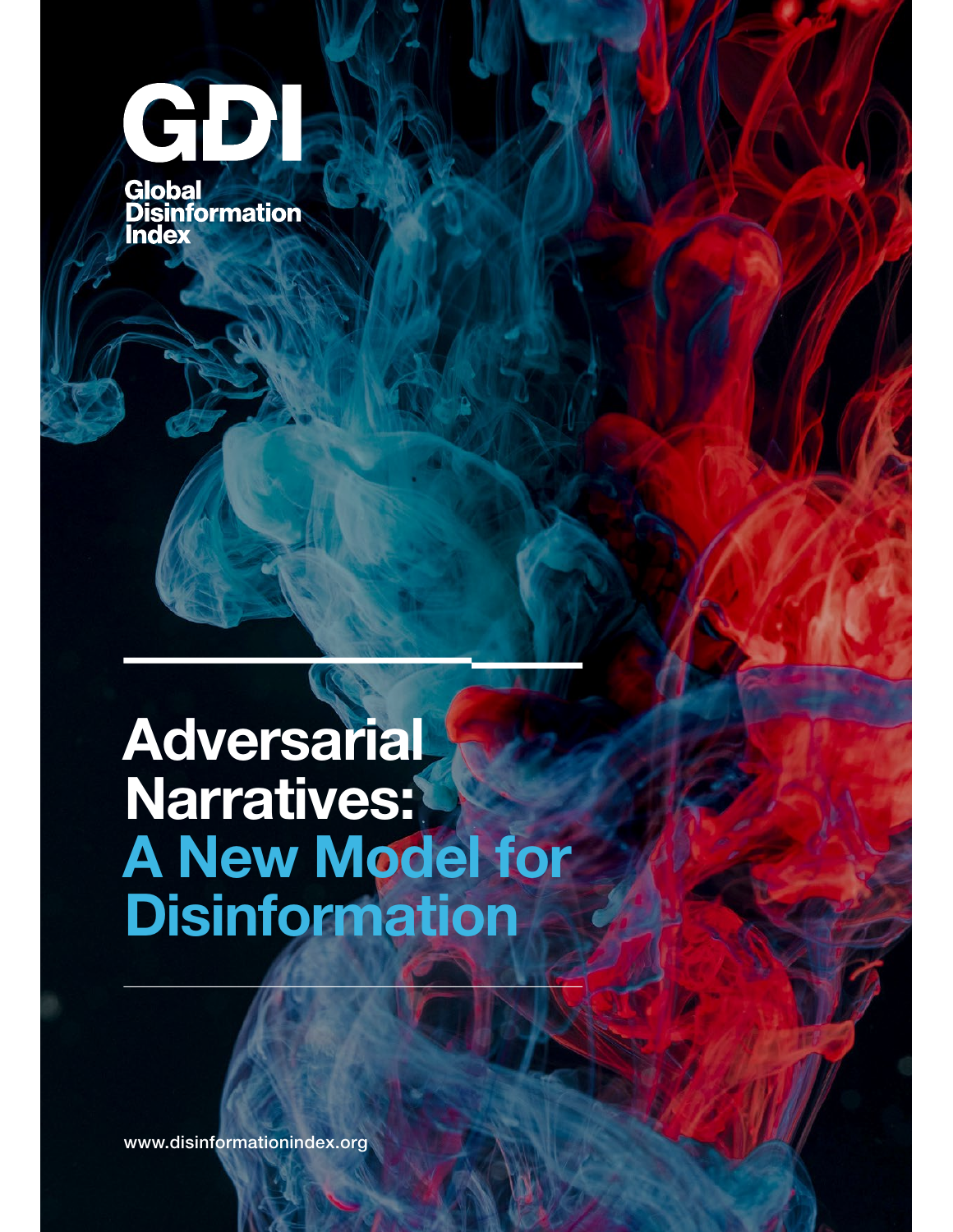

Author: Ben Decker

Editor: Craig Fagan

Design: Dan Smith, www.skyboydesign.com

Acknowledgements: The author would like to thank the following individuals for their review of and guidance on the paper: Yasmin Green (Jigsaw) and Mick West.

The Global Disinformation Index is a UK-based not-for-profit that operates on the three principles of neutrality, independence and transparency. Our vision is a world in which we can trust what we see in the media. Our mission is to restore trust in the media by providing real-time automated risk ratings of the world's media sites through a Global Disinformation Index (GDI). For more information, visit www.disinformationindex.org



**@000** Aug 2019. Published under a Creative Commons License (CC BY-NC-SA 4.0)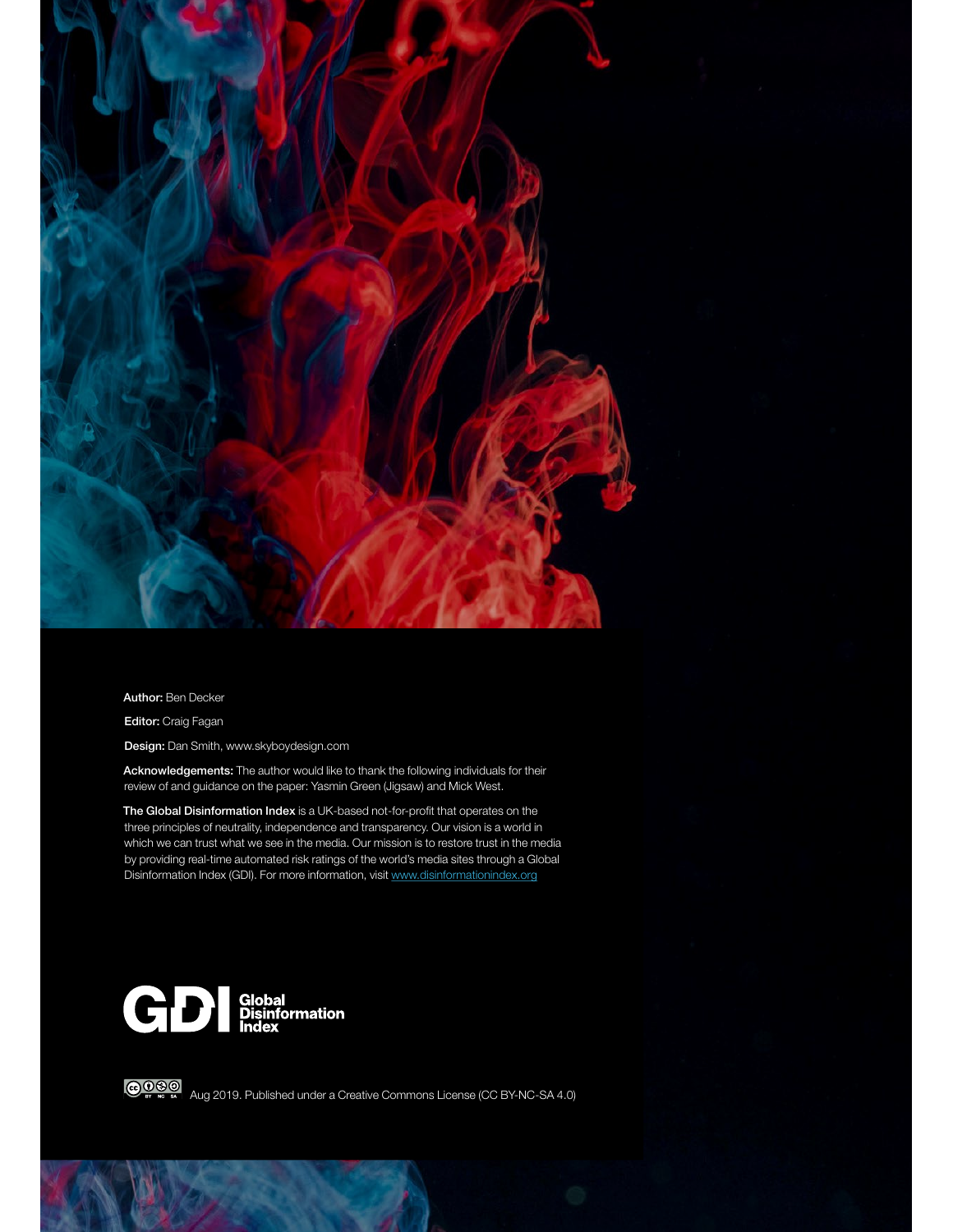# Table of contents

| <b>Executive summary</b>                             |    |
|------------------------------------------------------|----|
| <b>Introduction</b>                                  | 5  |
| <b>Setting out the model:</b> Adversarial narratives | 6  |
| <b>The model:</b> Adversarial networked conflict     | 8  |
| The disinformation actors                            | 11 |
| <b>The case study:</b> Stop 5G                       | 13 |
| <b>Conclusions</b>                                   | 19 |
| <b>Endnotes</b>                                      | 21 |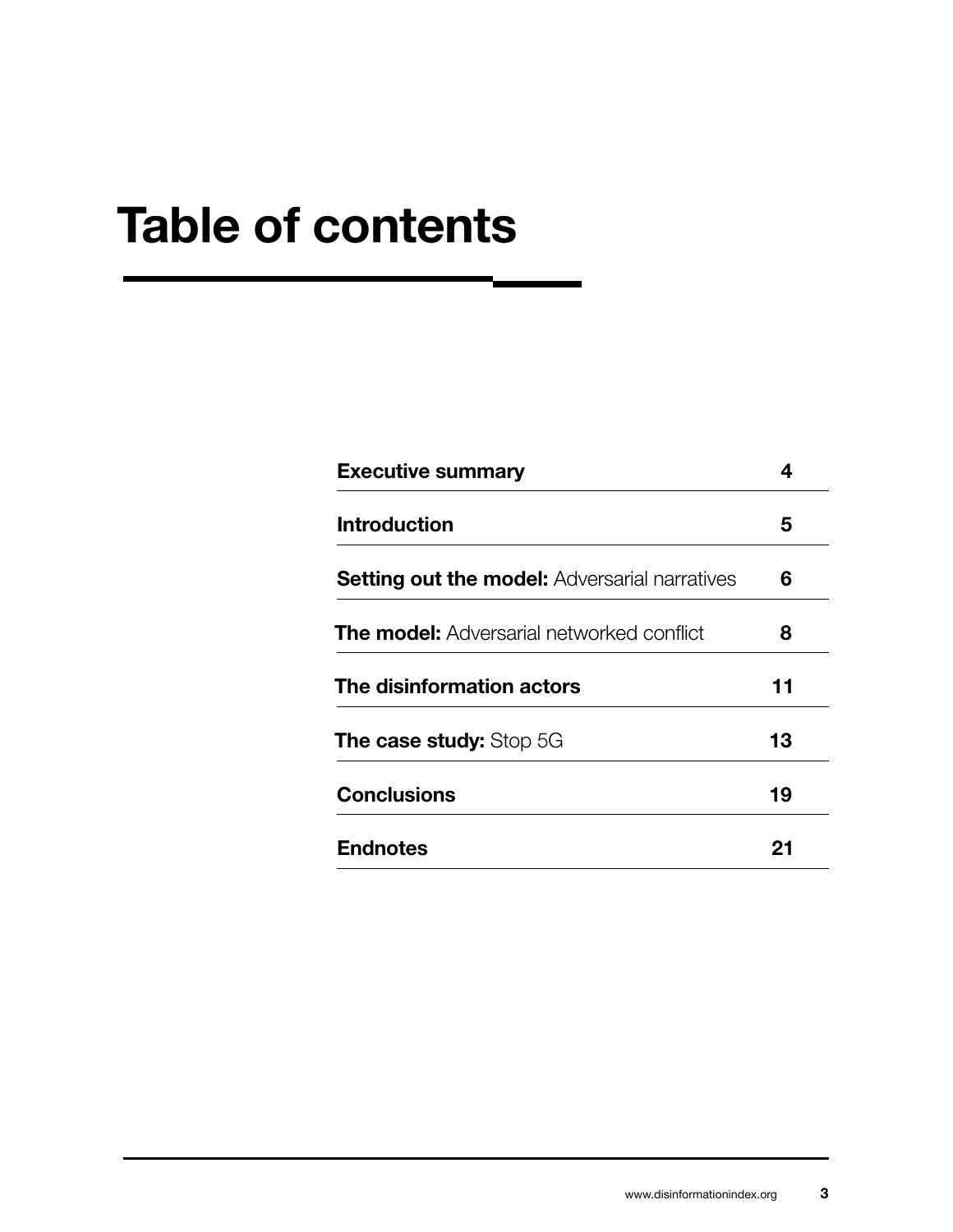# Executive summary

- Today's online threat landscape is significantly more complex and blended, which may lead to many abusive and harmful behaviours slipping through the gaps of current moderation models.
- Disinformation agents, both domestic and foreign, have a large library of content to draw from in crafting new adversarial narratives. In practice this means less overtly fabricated pieces of content.
- Adversarial narratives like "Stop 5G" are effective because they infame social tensions by exploiting and amplifying perceived grievances of individuals, groups and institutions. The end game is to foster long-term confict – social, political and economic.
- One key element of these disinformation campaigns is that they contain seeds of factual information that are planted throughout the process.
- As seen in the "Stop 5G" campaign, it is only later on, once you travel away from the original source, that the fabricated conspiracy elements start to be added on.
- Understanding and defending against adversarial narratives requires analysis of both the message's contents and context, and how they are spread through networks and across platforms.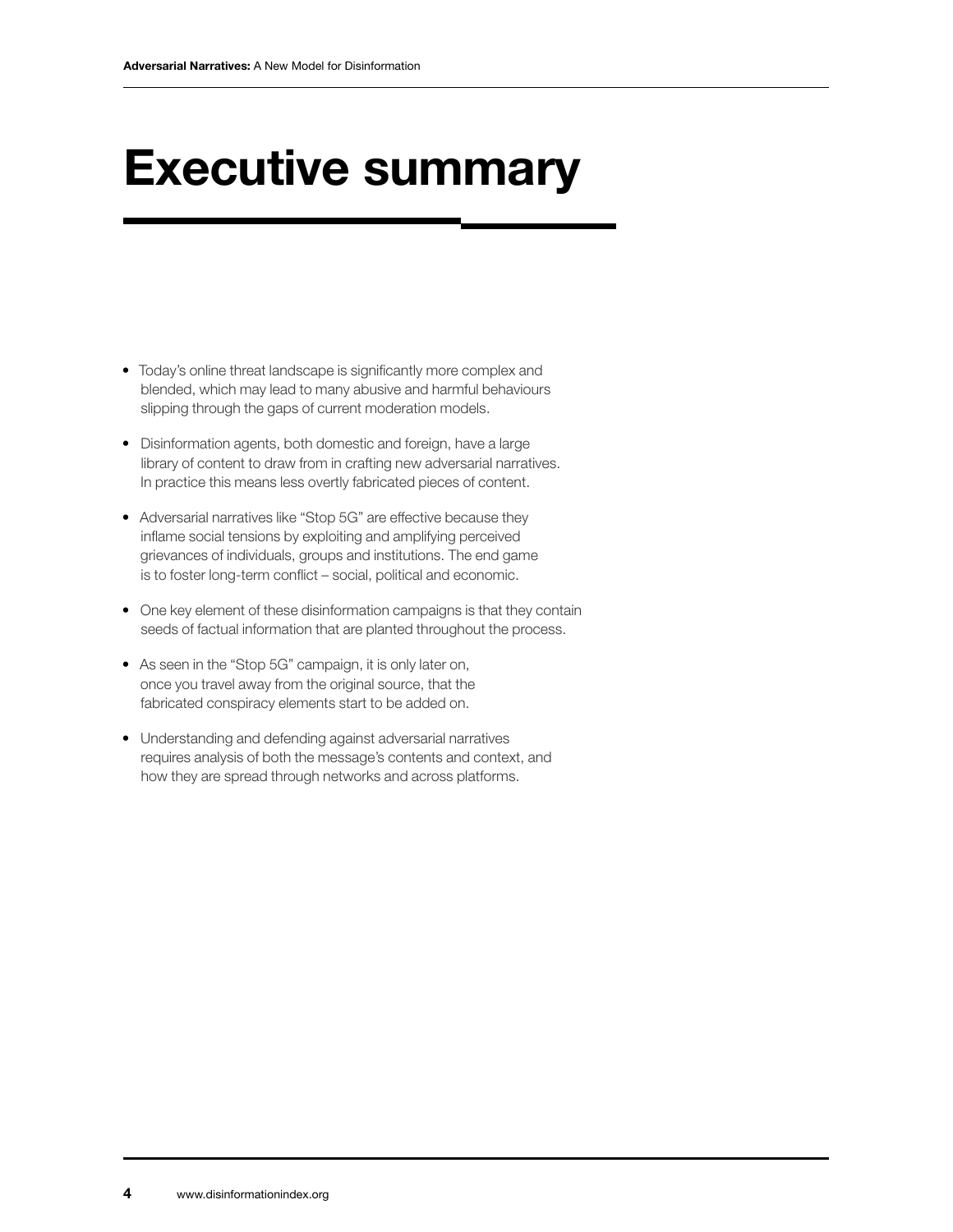# Introduction

The landscape of today's disinformation conficts online was envisaged over 40 years ago by visionary authors and thinkers.

In Marshall Mcluhan's *Culture is Our Business,* the media scholar predicted that 'World War III is a guerrilla information war with no division between military and civilian participation.'1

The seminal piece *Theory of Information Warfare: Preparing for 2020*, written in 1995 by retired Air Force Colonel Richard Szapranski, warned us that the more dependent an adversary is on information systems for decision making, the more vulnerable he is to the hostile manipulation of those systems. Szapranski had the foresight to predict that successful information warfare campaigns would rely on attacking both the knowledge and belief systems of their human targets.2

His ideas laid the foundations for the paradigm we know today as fifth generation warfare (5GW). In 2009, a Wired article by David Axe on ffthgeneration wars offered additional insights which are chillingly accurate in retrospect: '[T]he next generation of war – the so-called "ffth-generation" – won't feature armies or clear ideas. It will be ... a "vortex of violence," a free-for-all of surprise destruction motivated more by frustration than by any coherent plans for the future. 5GW is what happens when the world's disaffected direct their desperation at the most obvious symbol of everything they lack.'3

Since then, we have seen bad faith actors of varying degrees of organisation realising these concepts with troubling success. At their worst, hybrid threat actors embody 5GW principles by combining the promulgation of adversarial narratives online with real world violence. They leverage and exploit network dynamics of platforms to continuously broadcast their message and recruit and radicalise new members through the 'digital infuence machine'.4

This paper is an attempt to set out a theoretical model for understanding how this 'infuence machine' operates and how disinformation is spread. We outline a novel approach for understanding the current state of digital warfare we are in – how adversarial and collective narratives are used for networked confict. The last part of the paper provides a timely case study involving the adversarial narrative against ffth generation telecommunications networks and the genesis of this disinformation campaign.<sup>5</sup>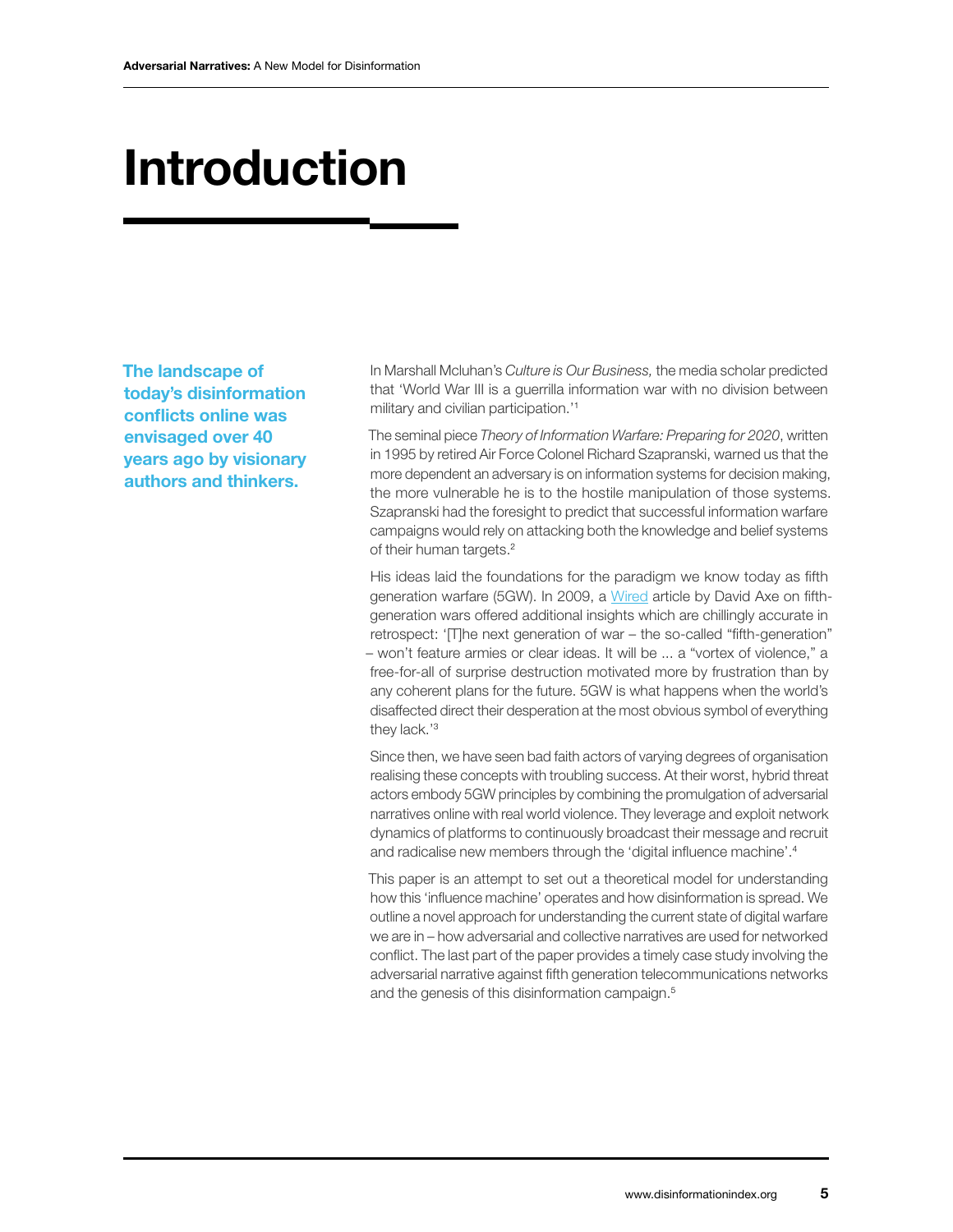# Setting out the model: Adversarial narratives

For this paper, we take an expanded definition of platforms to mean all modern online communications domains or platforms that typically function by connecting users to one another in a two-way relationship.

In this sense, platforms are not just the usual suspects like Google, Facebook and Twitter, but include PayPal, eBay, Etsy, LinkedIn and others.

Such a defnitional approach is the best way to understand how disinformation is transmitted and received across platforms. For example, many followers of the QAnon conspiracy theory regularly consume content across anonymised message boards like 4chan, 8chan, Voat, and Reddit, post content to more open platforms like Facebook, Twitter, YouTube and Instagram, and, in some cases, sell their own QAnon-related merchandise across ecommerce platforms like **Ebay, Etsy and Amazon.**<sup>6</sup>

Transmissions generally consist of user-generated content, or 'artefacts', hosted by the system. Moving from left to right in Figure 1, an actor ('source') posts a message on a platform, which is published as content ('artefact') and has the result ('payload') of infuencing the behaviour of someone ('recipient').



### **Figure 1.** The Communication Model: The basis for adversarial narratives

*Source: Model developed by GDI*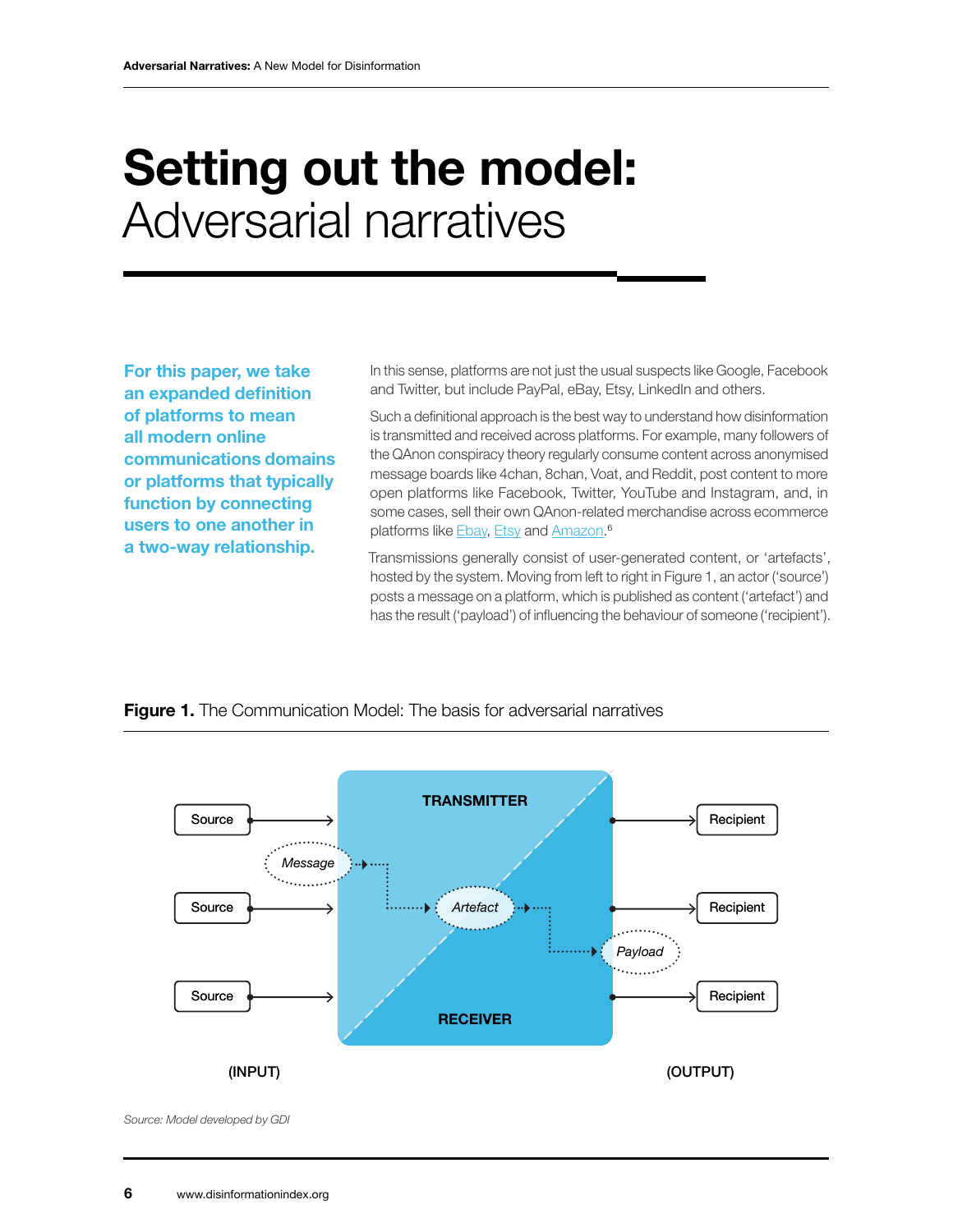The various web artefacts (memes, videos, articles, polls) that are shared between individuals ('source' and 'recipient') fit into a communications framework (i.e. 'distributed narratives'), which can be defned and understood as '"stories that can't be experienced in a single session or in a single space'.<sup>7</sup>

While narratives can be defined as a series of chronological events with some causal relationship, distributed narratives are collections of connected events whose stories are distributed across several platforms in bits and pieces.<sup>8</sup>

Intentionally distributed narratives without a required chronology or sequence of web artefacts, and which seek to enrage and divide internet users, can be defined as adversarial narratives.

Adversarial narratives are rooted in, involve, or are strongly characterised by confict or opposition between actors and their interests, and especially between a social in-group and an out-group. When adversarial narratives are deployed, they create a series of smaller conficts played out across the internet.

Adversarial narratives are effective because they infame social tensions by exploiting and amplifying perceived grievances of individuals, groups and institutions. In the development of the anti-5G narrative, there are kernels of factual legitimacy located throughout its lifecycle. It is only later on, once the narrative begins to travel downstream, that the fabricated conspiracy elements come into play. In many ways, the nature of adversarial narratives makes fact-checking efforts and true/false determinations less effective tools for any countermessaging strategy. Fact-checks may not counteract the damage done by the original claims nor reach the intended audiences.

Adversarial narratives can be deconstructed into several components that fit within the platform model that we presented above:

- Claims and subclaims: the specifc statements which allege 'facts' supportive of the narrative;
- Web artefacts: content that exhibits and transmits related claims and nuanced subclaims (these may be new or recycled); and
- Narrative payload: the overarching narrative that is driven home to the reader of any given artefact. These can be represented as memes, online polls, merchandise, ads and videos (see Figure 2).





*Source: Model developed by GDI*

With an understanding of the architecture of the narrative payload, we can begin to examine and unpackage the tactics of persuasive manipulation that embody every meme included in the payload. By this we mean Limor Shifman's defnition of a meme as 'cultural information that passes along from person to person, yet gradually scales into a shared social phenomenon'.

Therefore, the format of a meme is not limited to manipulated imagery with text overlay. Rather, it is expanded to include all web artefacts ranging from image to video, text, ads and polls, all the way to products sold online. In this context, adversarial memetic infuence – the ability to induce a change in the behaviour of another though the use of agitprop or otherwise divisive content – exponentially increases the potential impact of the payload.<sup>9</sup>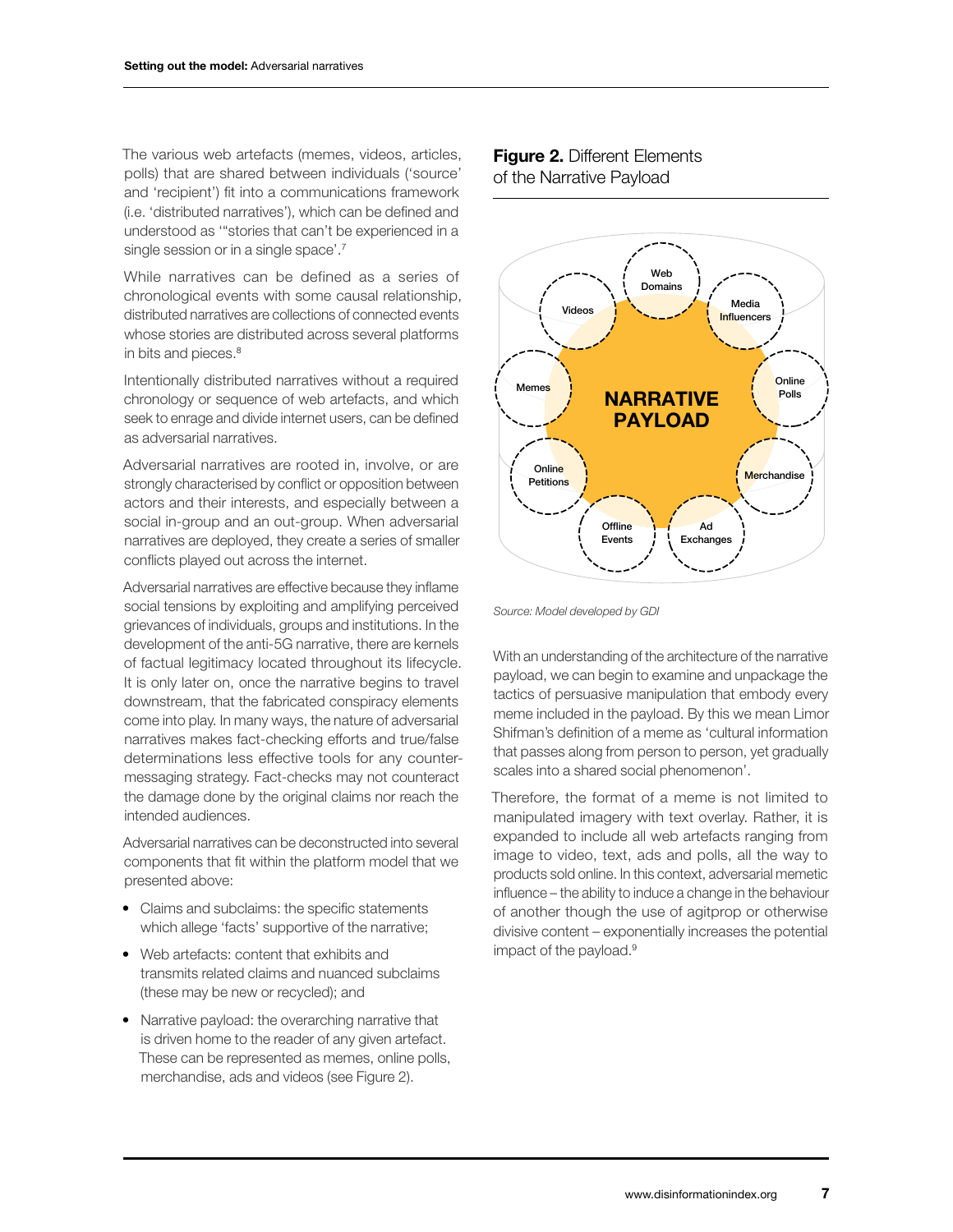# **The model: Adversarial** networked confict

Adversarial narratives – which are mob-like and collective – create a networked confict.

In this context, the confict takes place over electronic communication networks and employs the tools and functionalities of those systems to infuence behaviour. The winners and losers can be defned by the harms and setbacks experienced by one or many parties.

In a networked confict, a source uses communication domains to transmit a message(s) intended to impact the behaviour of recipients and third parties. Networked conficts can be usefully analysed by splitting them into four major aspects and multiple component sub-elements: source, domain, message, and impact (see Figure 3).

### **Figure 3.** Networked Conflict and its Components



*Source: Model developed by GDI*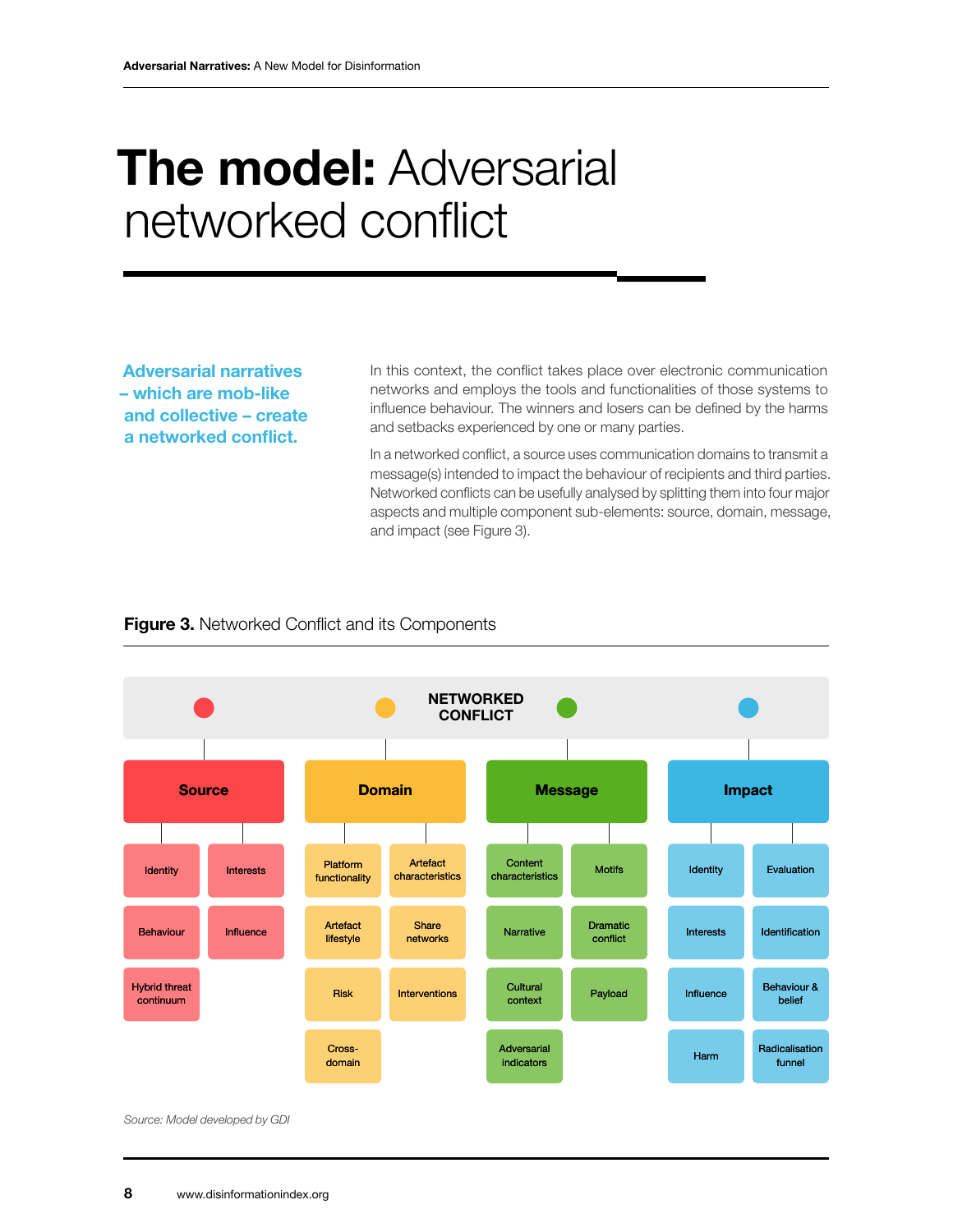The source includes the identity, characteristics, interests, and behaviours of the source (whether known or inferred), and its elements may be mapped against hybrid threat model criteria. For example, a source can be a government, private individual(s), or a coordinated group.

The domain includes the functional aspects of the communications platform, as well as the characteristics of artefacts published on and distributed through that system. It also addresses risks posed to the domain, and mitigating interventions which may be applied at the domain level. Here a domain can be an actual site as well as different platforms.

The message includes the contents, motifs, narrative, and cultural context of the message(s) itself, and the payload of the message which infuences recipient behaviour. It addresses adversarial uses of narrative and related indicators to drive polarising and divisive behaviours. The term 'message' takes on a new meaning since it looks at the range of different elements used – from posts to Tweets, from memes to videos.

The impact includes the effects on the recipient and third parties of exposure to the message contents, which may include changes in behaviour (infuence) as well as actual harms or potential risks of harm to persons. Here, this important distinction lays the groundwork for looking at policy responses – by governments and platforms – to mitigate and prevent such harms.

As we will show later in a case study discussion of the anti-5G movement, conspiracy theorists built up thousands of web artefacts linking mainstream conversations about 5G mobile networks to fringe concepts like the Flat Earth Movement and mind control experiments, by deploying a barrage of Google bombs. These are scores of web links that are used to elevate specific pages to the top of search rankings, exploiting the algorithms and deceiving the general user about the relevance of the search term.10

Disinformation agents, both domestic and foreign, have a large library of content from which to craft new adversarial narratives. In practice this means less overtly fabricated pieces of content. Rather, it is a slow and

steady diet of manipulated half-truths and veritable information that crescendos into a larger disinformation campaign when a news cycle opportunity appears on an issue that has already been seeded.11

This is largely our area of focus: the exploitation and manipulation of algorithms to falsely create a sense that a narrative is more popular than it actually is.

## An Adversarial Narrative: The Sepoy Rebellion

The Sepoy Rebellion provides one of the first pre-internet examples of a distributed narrative.

In 1857, Indian colonies grew increasingly concerned about the military, economic, and political control imposed by the British Empire and caught wind of a rumour that the British would impose Christianity on the subcontinent. The first layered narrative came in the form of bread, specifically chapati. In February 1857, a network of clandestine overnight delivery men began distributing chapati breads across India.12

Their networked existence began to spark rumours across the country. Some thought that the chapati represented a Christian wafer, and was a warning to the people of India about the British Empire's plans. Others presumed the chapatis had been coated in pork or cow fat and distributed by the British Empire as a means of forced conversion.<sup>13</sup>

The chapatis took on new meaning after the British Army began using a new type of ammunition cartridge for Enfeld rifes that required tallow grease, made of beef and pork fat – but which were never given to local Hindu and Muslim conscripts, known as Sepoys.14

Historians credit Sepoys for adding to the larger adversarial narrative that the British were attacking the belief systems of Hinduism and Islam. The spread of this rumour among Sepoys sparked a widespread rebellion that lasted over a year. The Sepoy Rebellion highlights the ways in which spatially distributed narratives can be waged by, against, or between social groups of varied technomic capabilities.15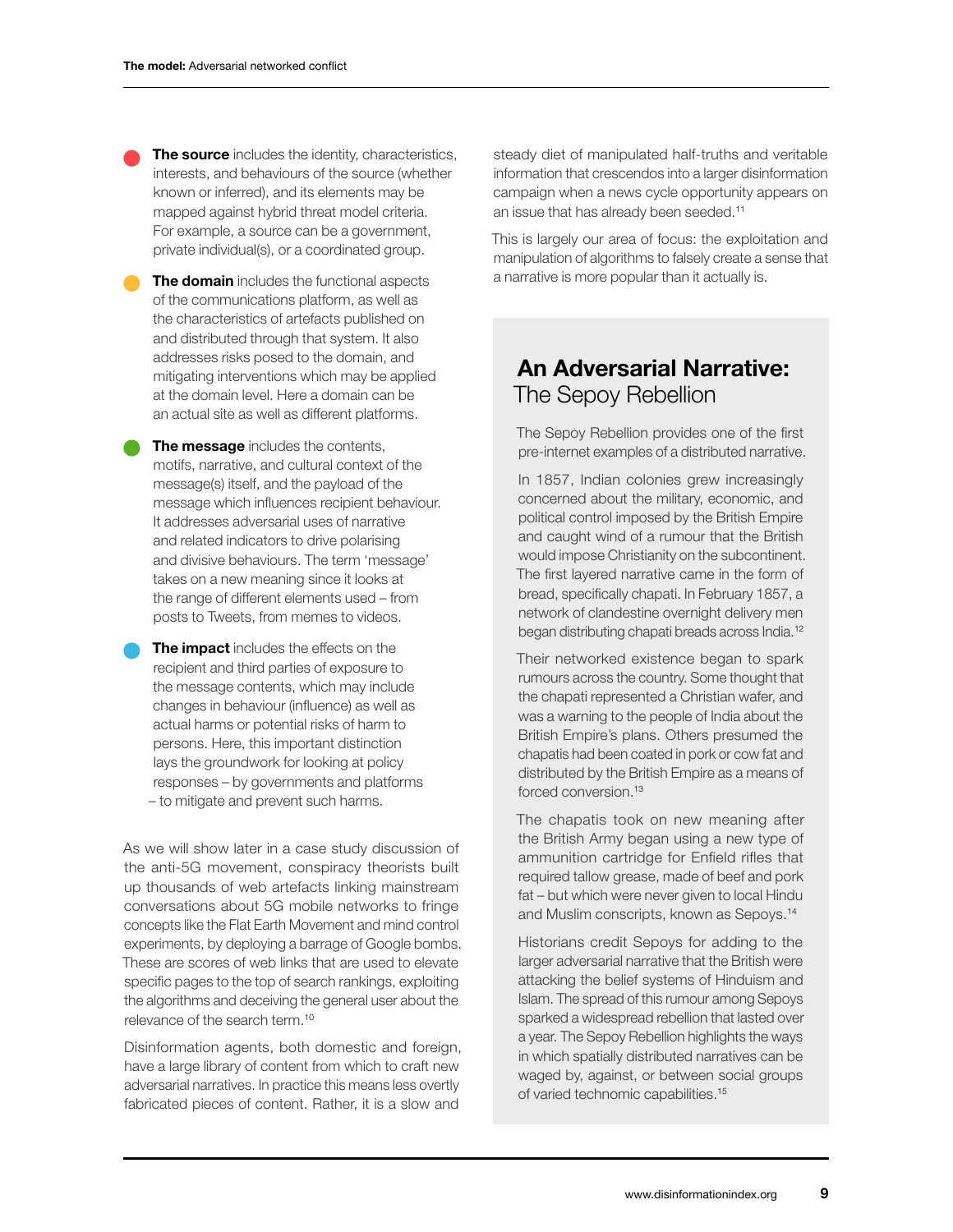## Online Narratives: Phenomenon and Effects

Interesting cultural examples that are helpful to understand how adversarial narratives play out in practice online include the Baader Meinhof phenomenon and the Nunes/Streisand effect.

The Baader Meinhof phenomenon, otherwise known as the frequency illusion, is when you learn about something and then it suddenly begins to appear everywhere with a heightened degree of frequency. It was frst used in a 1990's online discussion thread on the St. Paul Pioneer Press, 'The first time you learn a new word, phrase or idea, you will see that word, phrase or idea again in print within 24 hours.<sup>'16</sup>

The Nunes/Streisand effect similarly demonstrates our human attraction towards certain types of information, particularly when some individuals prefer we not see it. In 2003, Barbara Streisand sued a California photographer for taking photos of her home in Malibu; however, the lawsuit ultimately drew far more attention to the photos. Streisand not only lost the lawsuit, she unintentionally motivated otherwise ignorant users to consume and share the photos.<sup>17</sup>

Fast forward to 2019 and it would not be wrong to consider renaming this phenomenon the Nunes effect. In March 2019, California Republican Rep. Devin Nunes sued Twitter, seeking US\$ 250 million in damages for what he alleged was defamatory content directed at him online. In the legal complaint, he specifcally listed "Devin Nunes' Cow", @DevinCow, as one of the defendants. Before the fling, the Twitter account had less than 1,500 followers. Yet the news of Nunes' lawsuit led to a massive surge in followers, which now totals 621,000.<sup>18</sup>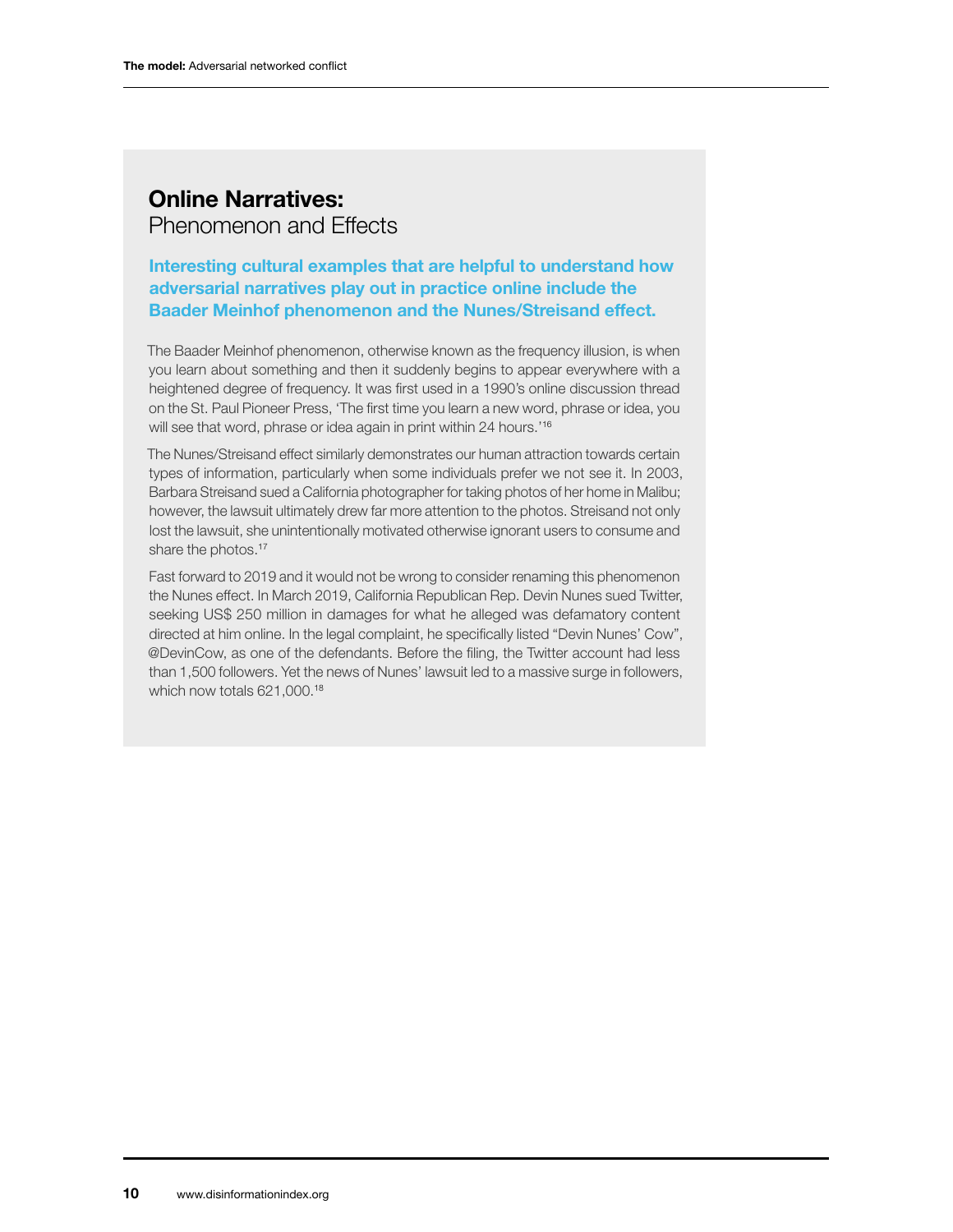# The disinformation actors

By describing this paradigm as a confict instead of a war, our definition can include a wider range of hybrid threat agents.

These disinformation actors include state actors, private infuence operators, grassroots trolls and pure rent seekers. They can be organised by motivations (from political to fnancial) and degree of structure (from highly centralised to decentralised), yet they all abuse and exploit adversarial narratives across the web ecosystem.19

### **Figure 4.** Disinformation Actors: Range of structure and motivations



*Source: GDI and Grace McFadden*

Hybrid threat actors intentionally obfuscate the architecture of their digital infuence machines. They exhibit a diverse array of characteristics which can be best expressed through a non-binary continuum or gradient of factors. For example, in determining whether or not an adversarial narrative is deploying a Twitter bot network or a Google bomb, inferences about sources may be made based on observable characteristics of public artefacts (e.g., OSINT). The following list aggregates some of these common characteristics.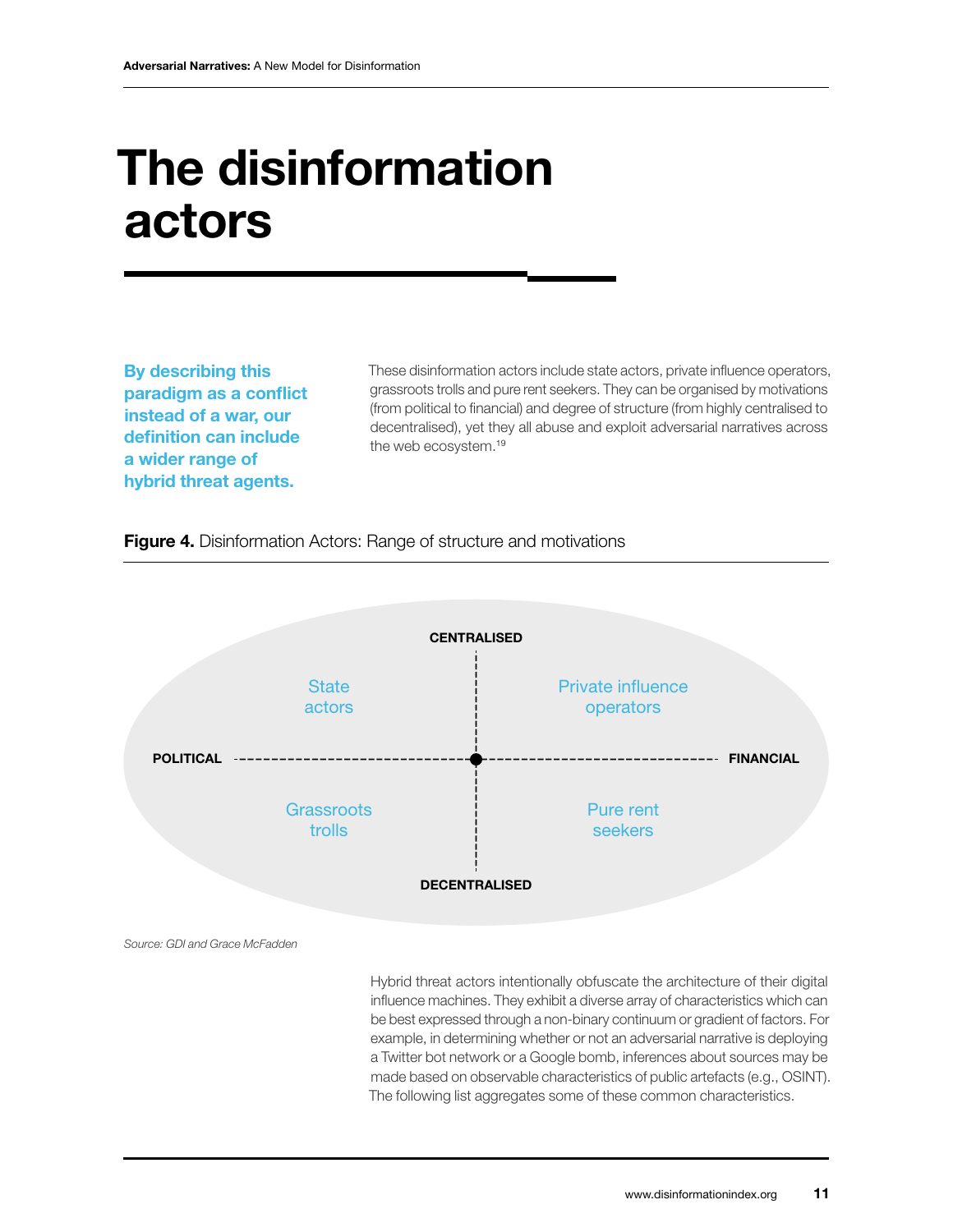## Hybrid threat actors:

Common characteristics



**Ephemeral:** Threat actors may move very rapidly, and may leave only ephemeral artefacts of short duration (e.g., platform suspension, or self-deletion).



*Gradient of coordination*: Coordination can range from little to none, through to active planning and coordination of activities as a group.



**Blended authenticity: Hybrid threat** agents may combine authentic elements (identities, accounts, beliefs, grievances, real news stories, etc.) with inauthentic elements (fake accounts, satire, false news, etc).



*Cross-platform distribution*: Attacks may be distributed across multiple accounts and platforms, and where platform enforcement actions occur, they may migrate readily to other platforms to continue.



**Peer-to-peer marketing:** Threat actors make use of ads, social media posts with no placement cost, and peer-to-peer marketing (infuencers).



*Global partnerships*: Threat actors may themselves be geographically diverse and distributed. They may be state actors in origin (including from overtly hostile as well as allegedly 'friendly' allied nations).



*Tacit approval from state actors*: Threat actors may receive a range of backing from tacit approval through to material support from states and quasi-state foreign powers.



*Financial motivation: Threat actors or private* infuence networks for hire may run ad networks of distribution, sell merchandise, or receive fnancial support from their audiences.



**Online and offline activities: Activities may consist** of a blend of both online and offine actions (e.g., an online campaign supported by allies for and against an issue; violent or threatening offine acts).



*Bypass moderation* f*lters*: Threat actors may operate just below the threshold of platform rules enforcement – usually intentionally – often through coded language and in-group references (e.g., dog-whistling).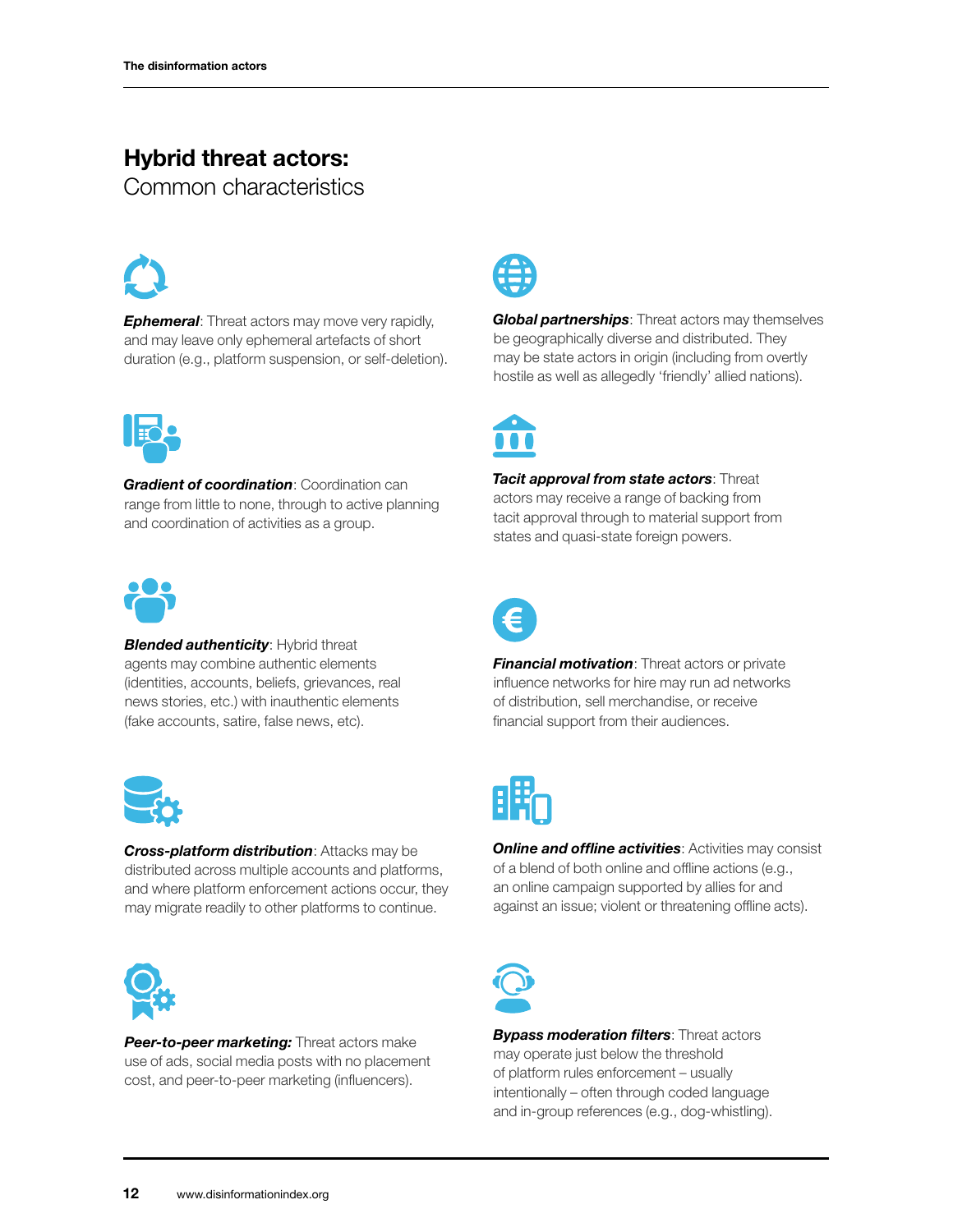## THE CASE STUDY

# Stop 5G

Our theoretical framework of an adversarial narrative confict outlines a large marketplace of disinformation being driven by different threat actors.

However, it is often less difficult to talk about a meme or individual threat actor than it is to talk about a distributed network. In the next section, we will apply this model to the adversarial narrative against ffth generation (5G) telecommunications networks.20

If we look beyond the news cycle and expand our search to include digital platforms, we can examine 5G through the lens of several digital media buckets:

- 1. web domains;
- 2. mainstream social media (Facebook, Twitter, Instagram, YouTube, Reddit, Pinterest);
- 3. fringe social media (4chan, 8chan, Gab, Voat, Bitchute, etc);
- 4. ad-tech;
- 5. ecommerce sites (Etsy, Amazon, TeeSpring, RedBubble);
- 6. payment platforms (Patreon, GoFundMe, Stripe, Zelle, and PayPal); and
- 7. cloud and domain service providers.<sup>21</sup>

In examining the chronology of the development of the anti-5G narrative, it is not clear that there is any central unifying provenance. Since 2016, there has been a slow and gradual increase in narrative touch points, including a slew of YouTube uploads, hashtags, Facebook pages, Instagram memes, and web domains, in addition to conversations across fringe and anonymised social networks that include 4chan, 8chan, Gab, and Voat. Without re-creating the entire blueprint for a 5G disinformation narrative, it is important to highlight that conversations began by addressing relevant news topics and social concerns before spiralling out into conspiracy theories.

The initial claims focused on five themes: health, environment, big government, national security, and the economy (see Figure 5). These are all topic areas covered on a daily basis in mainstream and fringe media, which

also dominate the talking points amplifed by politicians. By design, this framework creates frequent opportunities to weaponise both the news cycle and political rhetoric by inserting more polarising and fabricated talking points before pivoting into full-blown conspiracy theories.<sup>22</sup>

## **Background**

The conversation largely relies on two speeches made by former US Federal Communications Commission (FCC) Chairman Tom Wheeler in June and July of 2016 regarding the rollout of 5G. Much of the criticism of the infrastructure plan hinged upon one theme: how the technology will come to defne every vector of our lives.

At the National Press Club in June, Wheeler heralded the adoption of 5G networks and noted that 'Turning innovators loose is far preferable to expecting committees and regulators to define the future.<sup>'23</sup>

Less than one month later, at a press hearing at FCC headquarters on July 14, ahead of the vote to adopt 5G, Wheeler was blitzed by a combination of health riskrelated questions.

### PHASE 1

### Narrative Development (2016–2017)

The first phase, the narrative development, began in the summer of 2016 and spanned the entirety of 2017. Wheeler's quote about regulation became the exploitable piece of verifable information preyed upon by anti-5G narrative participants.

• *July 26, 2016:* Twelve days after the FCC vote, InPower Movement, 'an open source and crowd-funded movement' with 9.3K YouTube subscribers, uploaded 'The Truth About 5G'. The video, which has been viewed over 112,000 times, asks YouTube users, 'Is there a clandestine force working behind the scenes in the United States, censoring truth about the "5G" rollout? Watch this — then decide.'24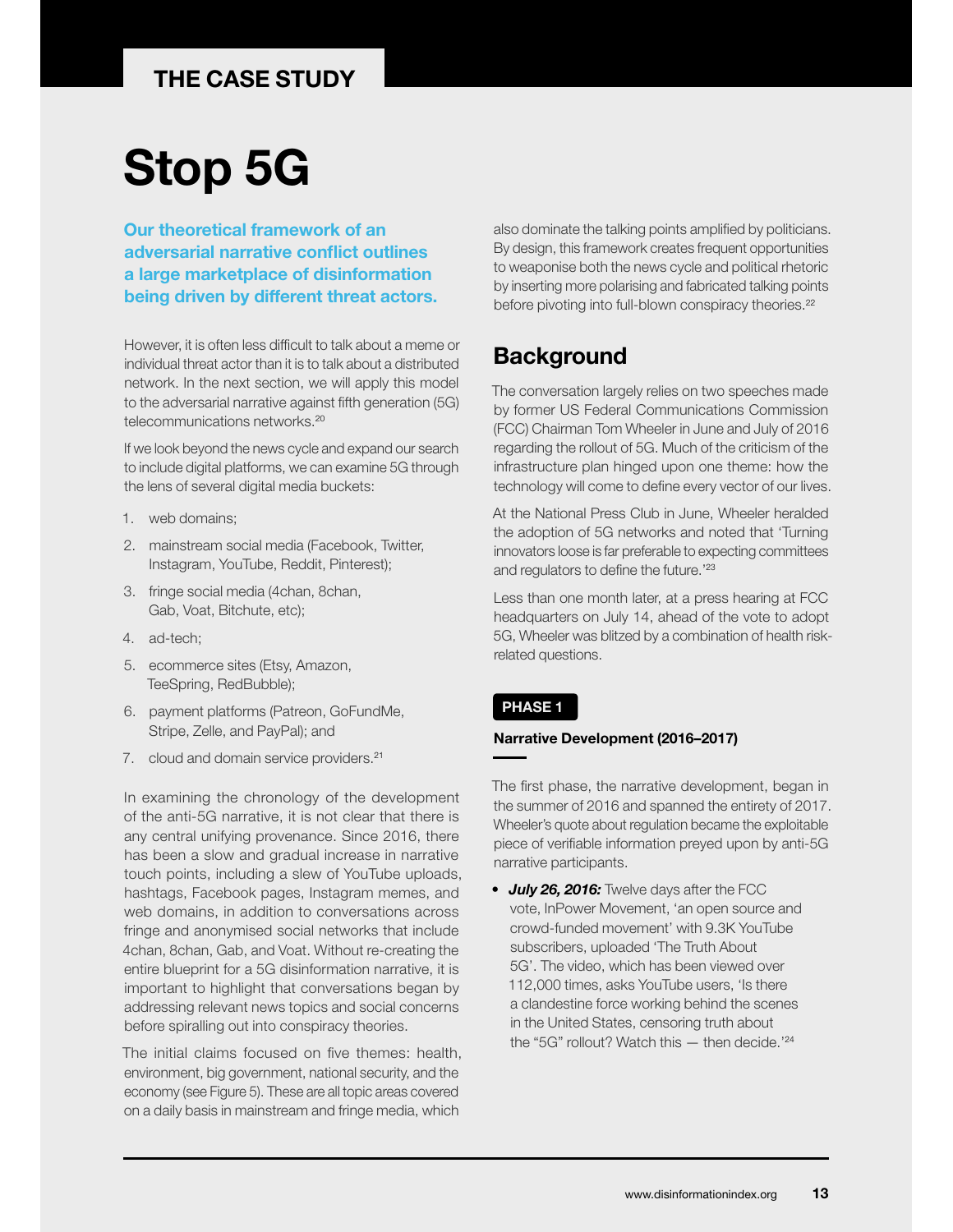

### Figure 5. The 5G Narrative: Mapping of key themes

*Source: Model developed by GDI*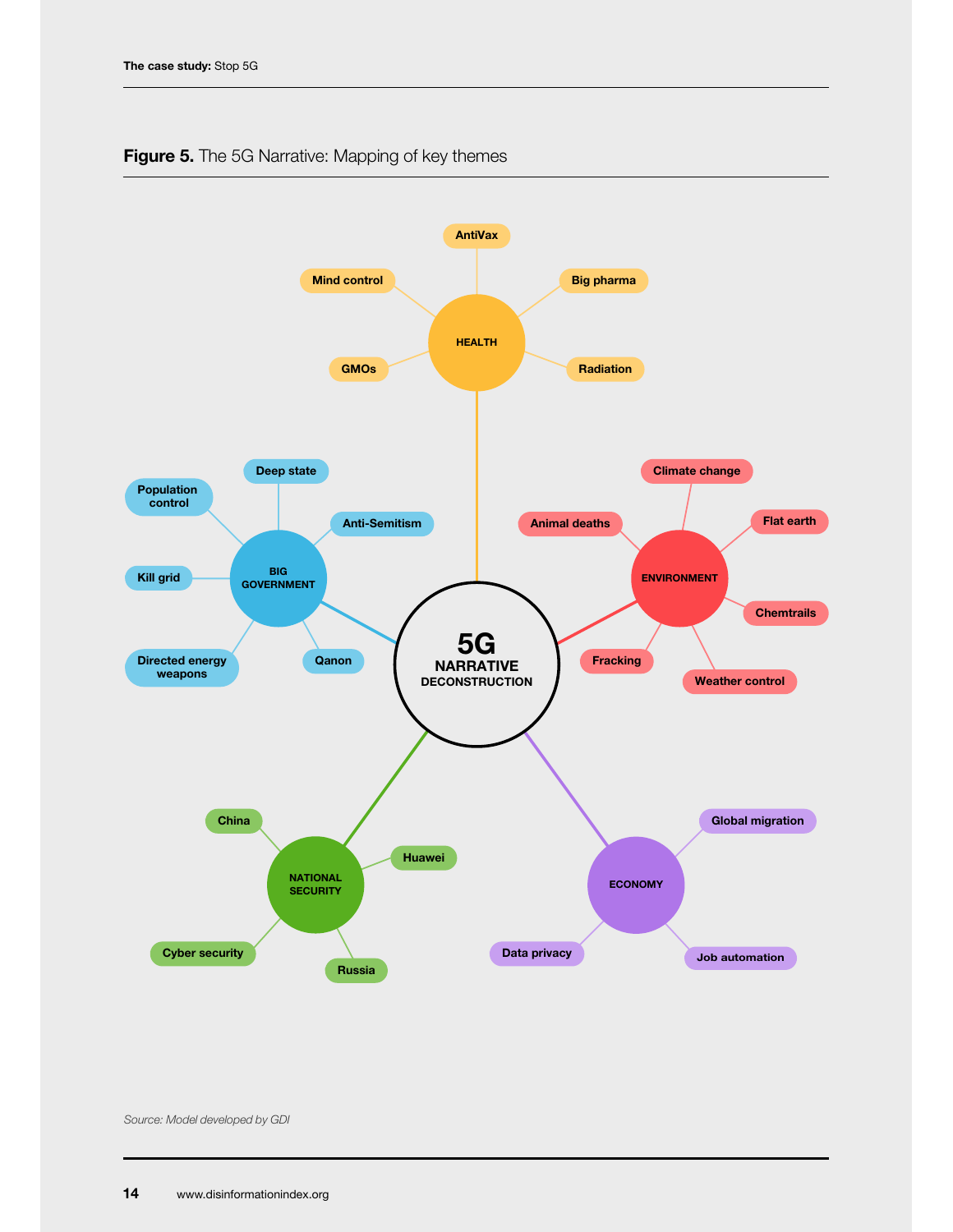- *January 14, 2017:* Several months later, the Common Sense Show, a fringe infuencer on YouTube with 122K subscribers, uploaded 'The New Wireless 5G is Lethal.'25 The video, which has 44,878 views, featured pre-roll advertising at the time of viewing from Monday.com.
- **April 14, 2017:** On Twitter, the first use of #stop5G emerged and included a second fabricated quote from former FCC Chairman Tom Wheeler, '@Susan\_Foster: "The deal with 5G? Former FCC Chair Wheeler: 'No time to study health. Billions to be made.' C'mon. It's a 2b #carcinogen. #stop5G #CallReps".<sup>26</sup>
- **April 22, 2017:** The first conspiracy claim emerged on #stop5G, '@purestar777, "The Role Of Utility Meters Is to be a Mass Surveillance system" the Internet of Things' #Stop5G https://youtu.be/ o7j1Qs01kjA *(video has since been deleted)*. 27
- *April September 2017:* Over the next several months, search engine optimisation began to improve around anti-5G terms like radiation and cancer links, as fringe infuencers increasingly probed open-ended questions relating to the FCC's roll-out of 5G broadband networks under the tutelage of new FCC Chairman Ajit Pai. One of the principal infuencers during the incubation phase was conspiracy theorist Max Igan (see box).
- *October 2017:* The concept migrates to Reddit's r/conspiracy, a popular subreddit featuring 870,000 members, where it gained increasing toxicity in a post titled "5G and the smart grid is the New World Order".<sup>28</sup>

### PHASE 2

#### Narrative Expansion (2018)

The ultimate objectives guiding success in this phase were twofold: push the narrative payload into the mainstream conversation, and make money off its delivery.

While the #stop5G narrative may have been born in Washington DC, by 2018 it had expanded into a global conversation, leading to the creation of almost 200 Facebook pages and groups, hundreds of YouTube videos, dozens of domains, and a handful of merchandise available for purchase. Fuelling the growth of the narrative payload was no easy task, and involved hundreds of loosely connected or adjacent internet echo chambers. However, there are a few infuencers worth highlighting.

• *January – February 2018:* John Kuhles, an 'independent "detective like" UFO researcher from the Netherlands, was an early cross-platform adopter of the Stop 5G narrative, creating a digital network that includes multiple web domains, a Facebook Page (13K followers) and Facebook Group (19,617 members), among others.<sup>31</sup> After creating the Facebook page and group in January 2018, he began posting 'stop 5G' videos to YouTube in February and cross-posting to Bitchute, where he could solicit donations from viewers. His websites, stop5G.whynotnews. eu, and stop5G.net, posted daily cannon fodder for his new cross-platform amplification hub.

## Who is Max Igan

- His YouTube channel boasts 177K subscribers, which he uses to stoke technology-related fears and concerns about 5G in videos like '5G and the AI Control Grid'.<sup>29</sup>
- Outside of his anti-5G advocacy, Igan is a geopolitical commentator on Press TV, an alleged Iranian state-sponsored propaganda network, and his website, thecrowhouse.com, offers information on a range of conspiracy theories on such topics as China, Israel and 9/11.
- Igan, as his Patreon account would suggest, has a significant financial investment in these conspiracies, in that he is entirely reliant on supporter donations. *'I ask you to please consider that it is only your contribution that keeps me on air, keeps the Crowhouse website going and allows me to continue to produce informative material. I have managed to do the last 8 years mostly with my own funding but now, as much as it pains me to have to do so, the time has come for me to ask for assistance in order to continue.'* <sup>30</sup>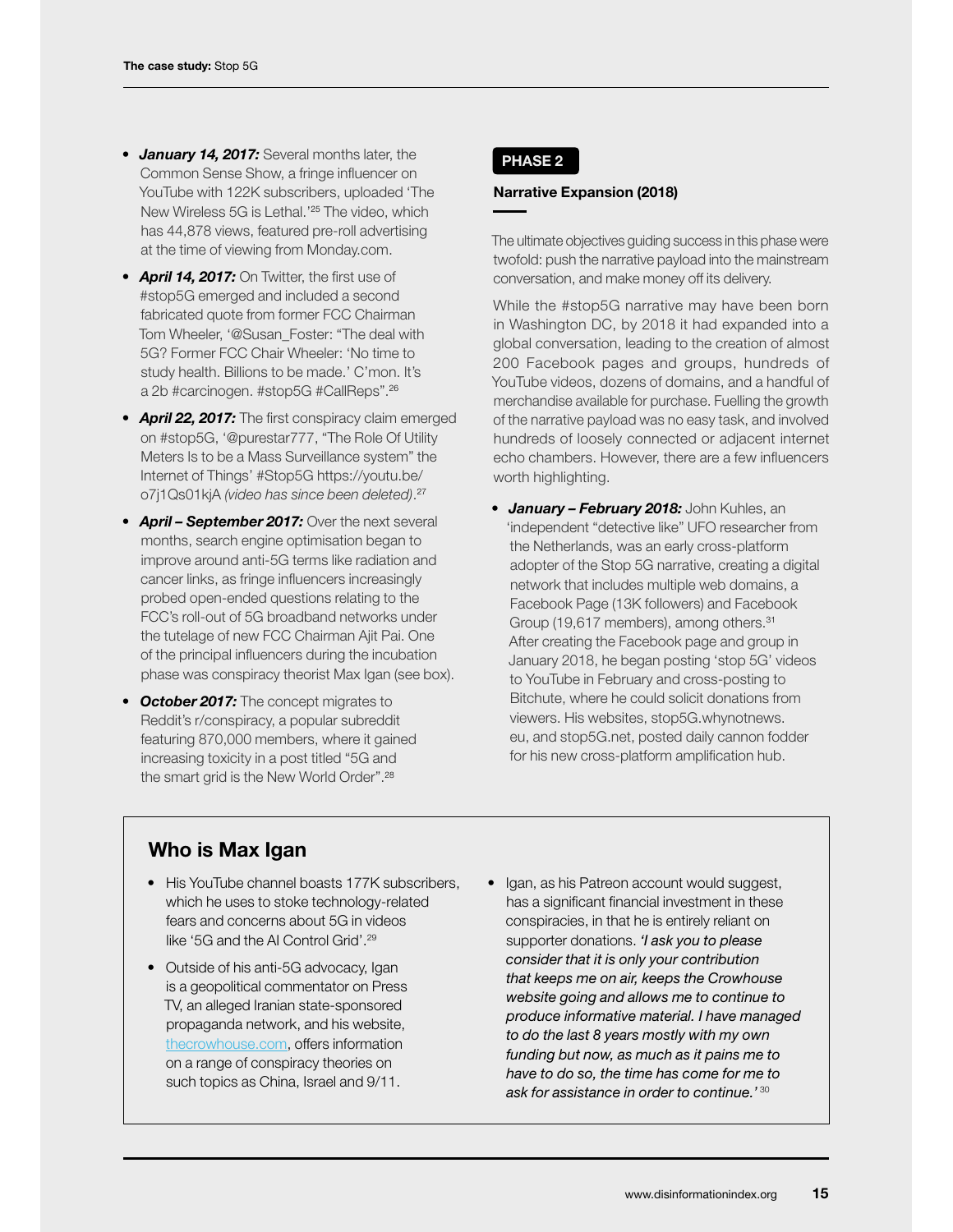- *March 2018:* In the United Kingdom, former footballer-turned-conspiracy theorist David Icke began weighing in, hosting an article on his website '5G: Harmful effects of a new technology',<sup>32</sup> which featured meta tags like mind control and technology. The author of the article, Jon Rappoport,<sup>33</sup> would soon have a chance to traffic the narrative through another infuential mouthpiece, Alex Jones.
- *April 2018:* Anti-5G websites like stop5G.net and 5Gexposed.com are both registered.
- *April 4, 2018:* The article '5G Wireless: A Ridiculous Front for Global Control' was reposted to InfoWars from Rappoport's own website **nomorefakenews.com**.<sup>34</sup>
- *May 2018:* InfoWars created a steady stream of content reinforcing the more threatening secondary narrative, aptly summed up by an Alex Jones Show segment (May 3, 2018): 'YOU HAVE BEEN WARNED: ELECTROMAGNETIC 5G CELL PHONE RADIATION IS DESIGNED TO DECIMATE THE POPULATION'.35
- *May 2018:* Other conspiracy communities like QAnon began to echo concerns about the negative impacts of 5G smart grids on personal health and the environment.<sup>36</sup> Meanwhile, petitions like 'Stop the Attempted Genocide of the American People with 5G Radiation Cell Towers', posted to WhiteHouse.gov,37 or 'Let's Make America SAFE Again! No Small Cells in our Neighborhoods', 38 posted to Change.org, and 'Stop 5G!',<sup>39</sup> posted to Avaaz.org, lent further credence to the notion that anti-5G sentiment was increasing in popularity in mainstream conversations.
- *May 31, 2018:* RT America broadcast the first of at least eight news segments preying upon concerns about 5G, 'Cancer risk? 5G Wireless speeds could be dangerous'.40 For state-sponsored media operations like RT, the 5G narrative shows how countries like Russia can pick up on existing disinformation campaigns in an attempt to sow social discord and increase the perception of popularity of certain concepts or sentiments.41

### PHASE 3

### Narrative Deployment (2018-2019)

Over the next several months, a steady stream of content trickled through established networks of propagation, transitioning the narrative payload into its third and final stage, the outbreak. The outbreak can be largely defined by the metastasisation of the narrative payload into national and global media coverage.

- *October 2018:* When hundreds of birds died mysteriously at a park in The Hague, John Kuhles, the Dutch UFO researcher, posted on Facebook his own 'evidence-based' article of its link to 5G, which was quoted and shared in November, eventually reaching an estimated 5.7 million social media users.42 While the story was debunked eight days later,<sup>43</sup> the fact-checked finding reached only an estimated 1.3 million social media users – roughly fve times less than the original story.
- *February 27, 2019:* TruNews (170K subscribers), whose YouTube channel pledges to offer Christians a positive alternative to the anti-Christian bigotry of the mainstream media, uploaded 'How is 5G Connected to the Mark of the Beast System?' (46,543 views), peppering in anti-Semitism and biblical apocalypse to the payload.44
- *May 12, 2019:* The New York Times noted that RT had already run seven health-related 5G broadcasts in 2019, often casting it in apocalyptic terms with headlines that include 'A Dangerous 'Experiment on Humanity', '5G Tech is "Crime under International Law'", '"Totally Insane": Telecom Industry Ignores 5G Dangers', and 'Could 5G Put More Kids at Risk for Cancer?'.45
- *May 21, 2019:* Fox News Host Tucker Carlson raises the question: 'Most of the debate over 5G is centred on China, whether its state-run companies have too much infuence in this strategically important field. But there is another even more basic question that has yet to be answered, are 5G networks medically safe?'.46

Once deployed, the global news cycle took the narrative payload to unexpected heights when, under the leadership of the US, countries began banning Chinese telecoms giant Huawei from cooperating on 5G network adoption under the veil of national security threats.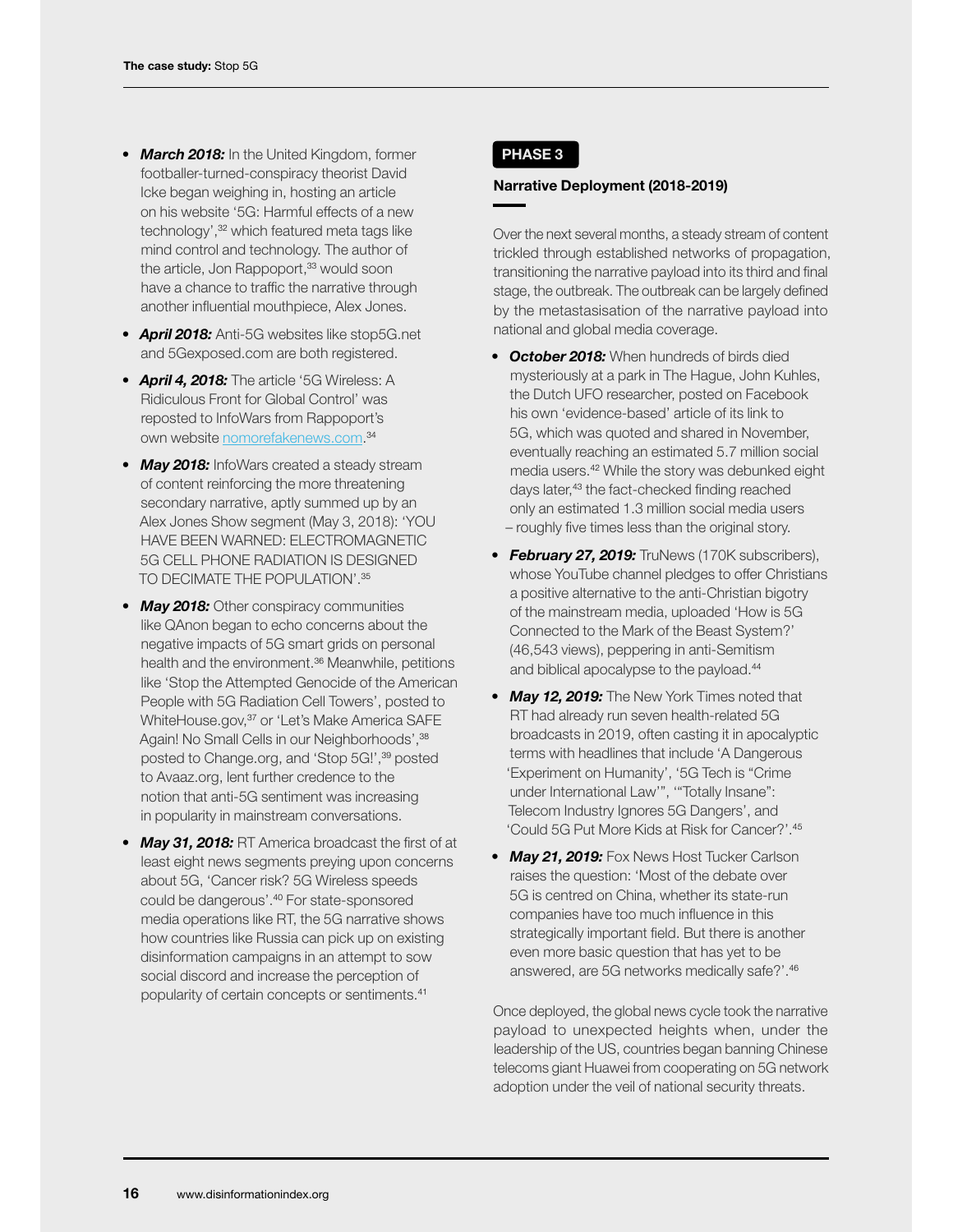## Analysis

As the blast radius of the payload expanded with every additional media mention, a loosely defned social media network supporting the 'Stop 5G' narrative used it as daily algorithmic cannon fodder across Facebook, Twitter and Instagram. Using the term 'Stop 5G', we were able to identify 124 Facebook Pages and 74 Groups.

The collective network of 124 Facebook Pages increased its post count from 211 posts/week to 1,019 posts/week during the week of May 19, 2019.

Not only did the post count increase, but the total number of followers swelled from 7,005 to 59,094 during the week of May 12–19 (see Figure 6).

April 2019 was an important infection point, as the post count began to climb aggressively, while the week of May 12–19 saw an 84 per cent increase in the total number of followers. In examining some of the names of the Facebook pages, the global network effect is

Figure 6. Evolution of 'Stop 5G' Facebook Pages – Posts and Followers (Dec – May 2019) clear. Pages were created by groups and users in Australia, Denmark, UK, New Zealand, Scotland, Malta, Italy, Canada, Poland, Ireland, and the United States, among others.

The 74 Facebook Groups experienced similar growth patterns in 2019, with posts per week increasing from 568 posts/week to a total of 3,922 posts/week during the week of May 12–19. Furthermore, the network of Facebook Groups started 2019 with no followers, surging to 50,710 by the week of May 12–19 (see Figure 7).

When comparing the arc of the two communities, the page and group audiences both experienced a major increase during the week of May 12–19. While limited access to Facebook data makes any further quantitative analysis an exhaustive manual task, there is a reasonable case to be made that this is more than a coincidence.



#### FOLLOWERS













*Source: CrowdTangle Intelligence Report 2019*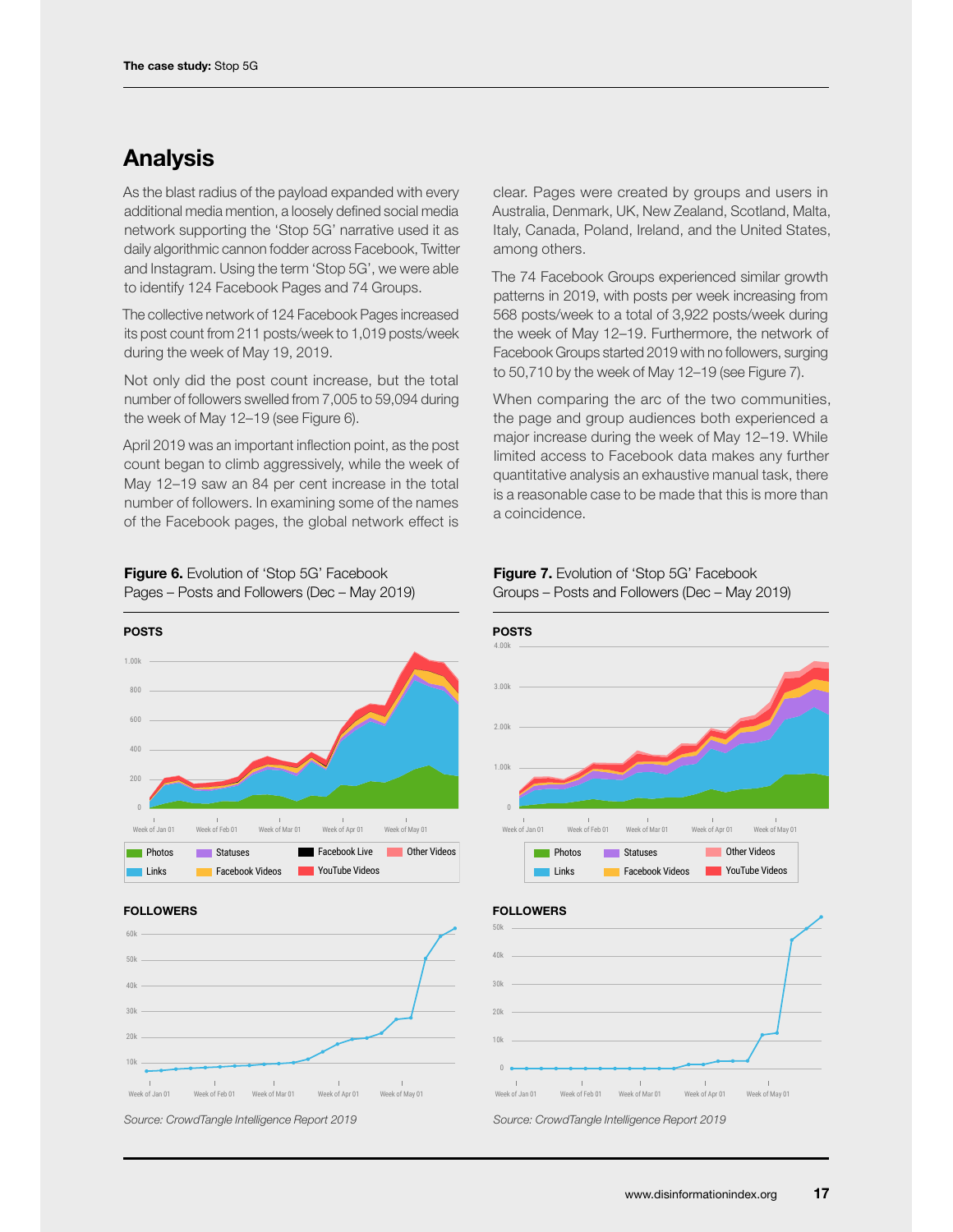Outside of Facebook, we began tracking over 600 Twitter accounts using the hashtag #stop5G in 2019 either as a username or in a tweet. The data show markedly similar trends, with an increase in total tweets from 5,058 tweets/week at the beginning of the year, to 16,794 tweets/week during the week of May 12–19, 2019.

Furthermore, the number of followers, which began the year with 314,033, increased to 1.1 million during the week of May 12–19, 2019. Most interestingly, the network increased by 215 per cent during the week of May 12–19, comprising 765,900 Twitter users (see Figure 8).

On Instagram, we tracked 43 different accounts featuring 'Stop 5G' in the username, and witnessed similar patterns. The network of accounts, all apparently new, had zero followers at the beginning of May 2019, and almost instantaneously amassed 19,027 followers between May 19–26, 2019 (see Figure 9).

While direct links between the accounts within each network, let alone the links between networks, remain difficult to discern, the suspicious surge in followers across Facebook, Twitter and Instagram came less than a week before Tucker Carlson's Fox News report, when the Google Trend Breakout Score for '5G Radiation' hit 100.

The collective growth point across the aforementioned platforms warrants further investigation, as suspicions of inorganic amplification are more than warranted.

When the amplifiers of this type of content are most effective, they serve as a critical juncture along the path of conspiratorial "red-pilling", i.e. the recruitment of more mainstream and critically-minded individuals to repeat the same narrative.



Figure 8. Evolution of 'Stop 5G' on Twitter -Posts and Followers (Dec – May 2019)









week of Jan 01 Week of Feb 01 Week of Mar 01 Week of Apr 01 Week of May 01

**Albums Photos Videos** 

### Figure 9. Evolution of 'Stop 5G' on Instagram -Posts and Followers (Dec – May 2019)

#### FOLLOWERS

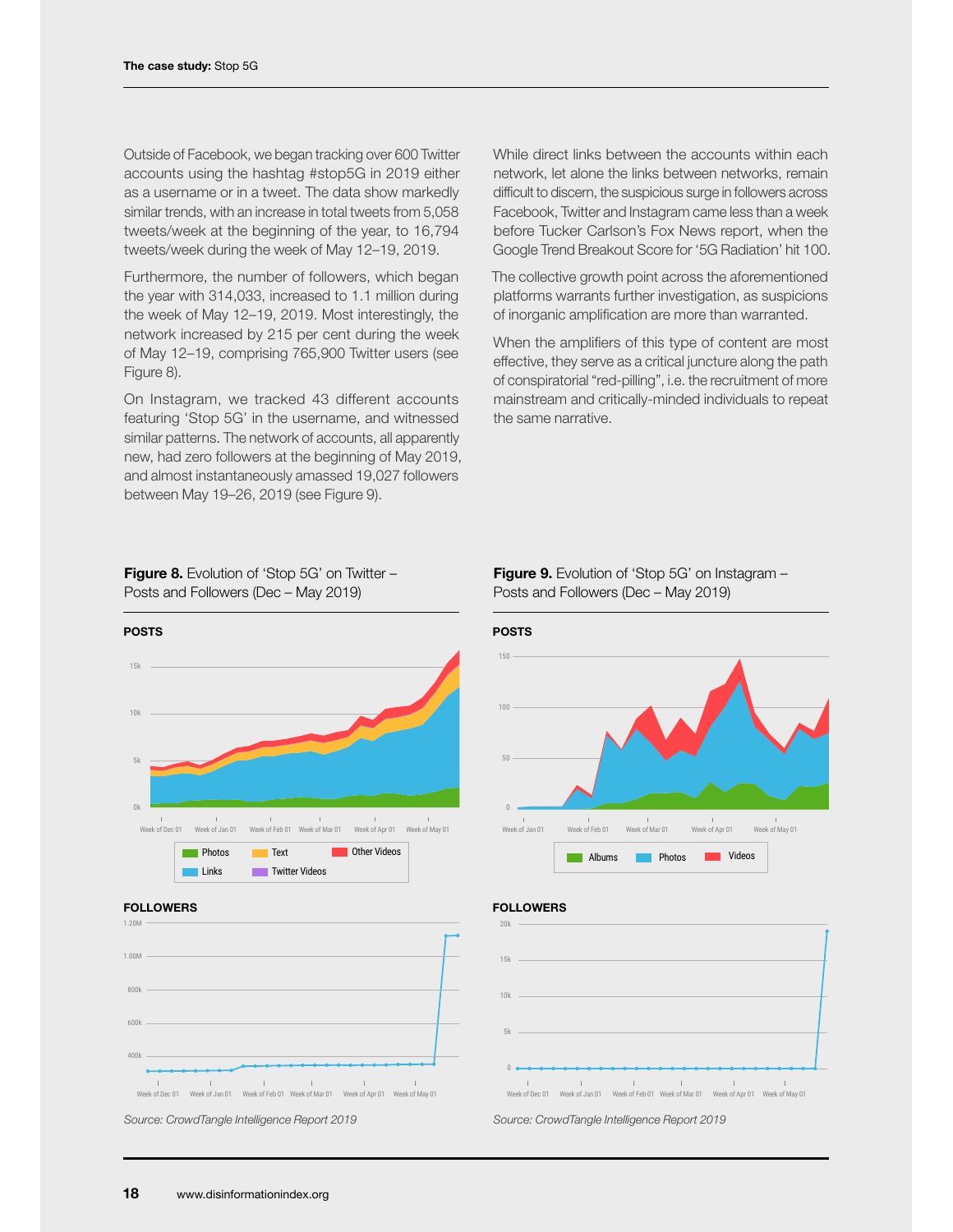# **Conclusions**

Today's online threat landscape is significantly more complex and blended, which may lead to the majority of abusive and harmful behaviours slipping through the gaps of current content and platform moderation models.

Adversarial narratives like 'Stop 5G' are effective because they infame social tensions by exploiting and amplifying perceived grievances of individuals, groups and institutions. The payload is agnostic to the truth. Rather, the end game is to foster an adversarial narrative confict, which has become key to the networked disinformation landscape.

In this context, understanding and defending against adversarial narrative campaigns requires analysis of both the message's contents and the context of online information artefacts, and how they are propagated through networks. The need for new approaches to tackle this threat was recently addressed by the New Zealand government's Christchurch Call to Eliminate Terrorist & Violent Extremist Content Online, creating a window of opportunity for change.<sup>47</sup>

Below are some preliminary recommendations for advancing work to diagnose, identify and prevent the new nature of disinformation campaigns:

## **Diagnose**

- Work to defne communally agreed-upon online harms arising from disinformation. Such harms include the rise of disinformation and other harmful borderline content leading to radicalisation and violent extremism.<sup>48</sup>
- Agree to rapidly develop initial working definitions, examples, and frameworks for harmful online content for use by platforms and the public.
- Foster the development and implementation of more robust voluntary industry standards around good faith moderation of harmful content online.
- Establish a commission to collaborate on studying and addressing harmful content online.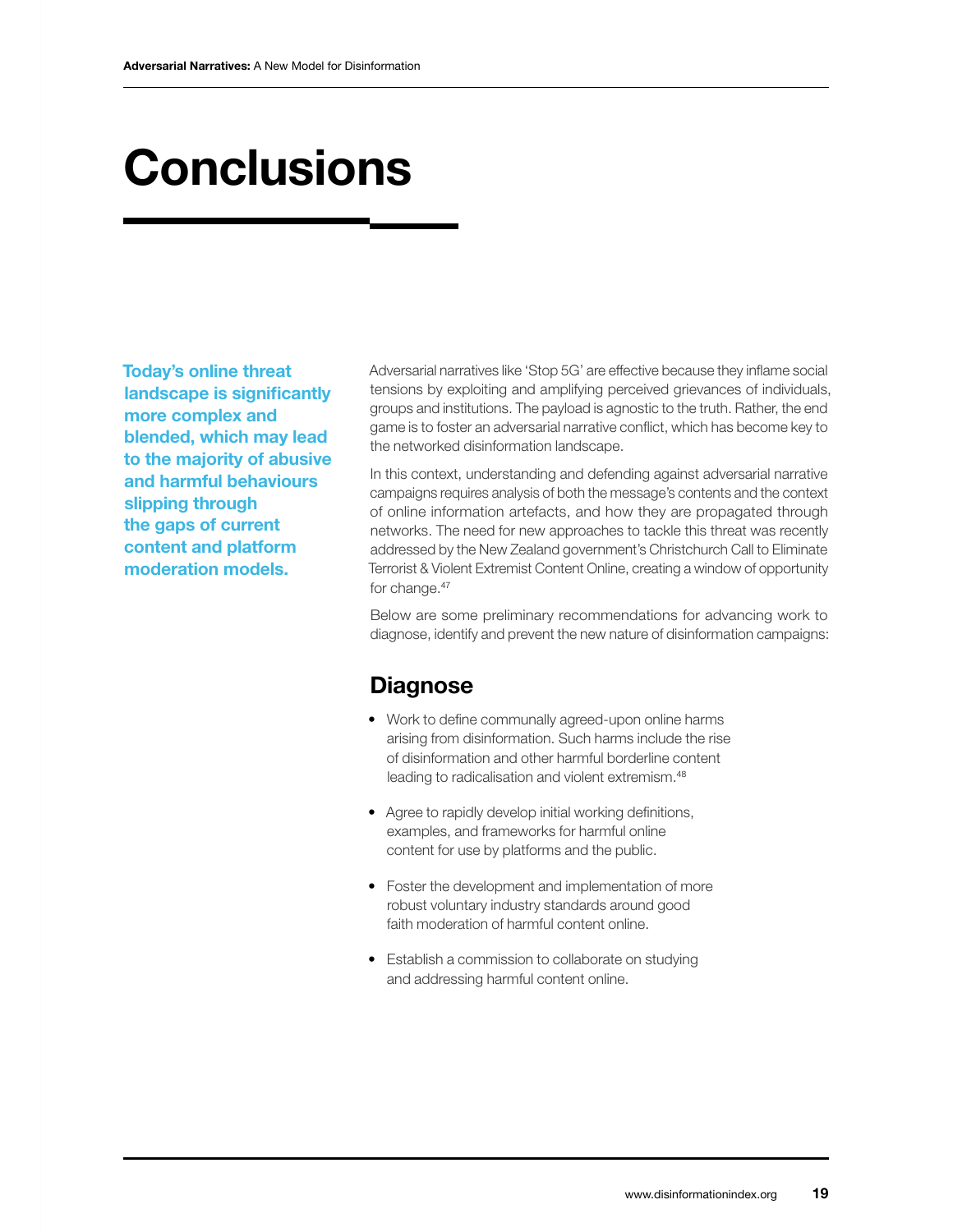## **Identify**

- Detect polarising and divisive indicators in content. This approach can be used to detect and escalate potentially risky artefacts matching established criteria.
- Promote robust collaboration on content moderation across social media platforms, cloud service providers and ecommerce providers, among others.
- Share threat intelligence (using harmful content frameworks) with key stakeholders from the platforms, civil society and government (i.e. the ISAC/ISAO model).

## Prevent

- Encourage the use of third-party counter-messaging campaigns that directly challenge the adversarial narratives being amplifed across the internet on a daily basis.
- Get technology companies and governments to commit to fund, develop, and promote messaging campaigns through the consultation of former members of fringe communities.
- Promote confidential and secure intervention portals for non-profit organisations to proactively reach affected individuals.
- Ensure platforms, brands and ad exchanges work together to demonetise and de-fund disinformation actors and their domains.

The sooner we can come together in establishing shared standards for what constitutes both problematic content and problematic behaviour, the sooner we can approach our social problems head on.

As Sun Tzu once said, 'He who knows the enemy and himself will never in a hundred battles be at risk; he who does not know the enemy but knows himself will sometimes win and sometimes lose; he who knows neither the enemy nor himself will be at risk in every battle.'49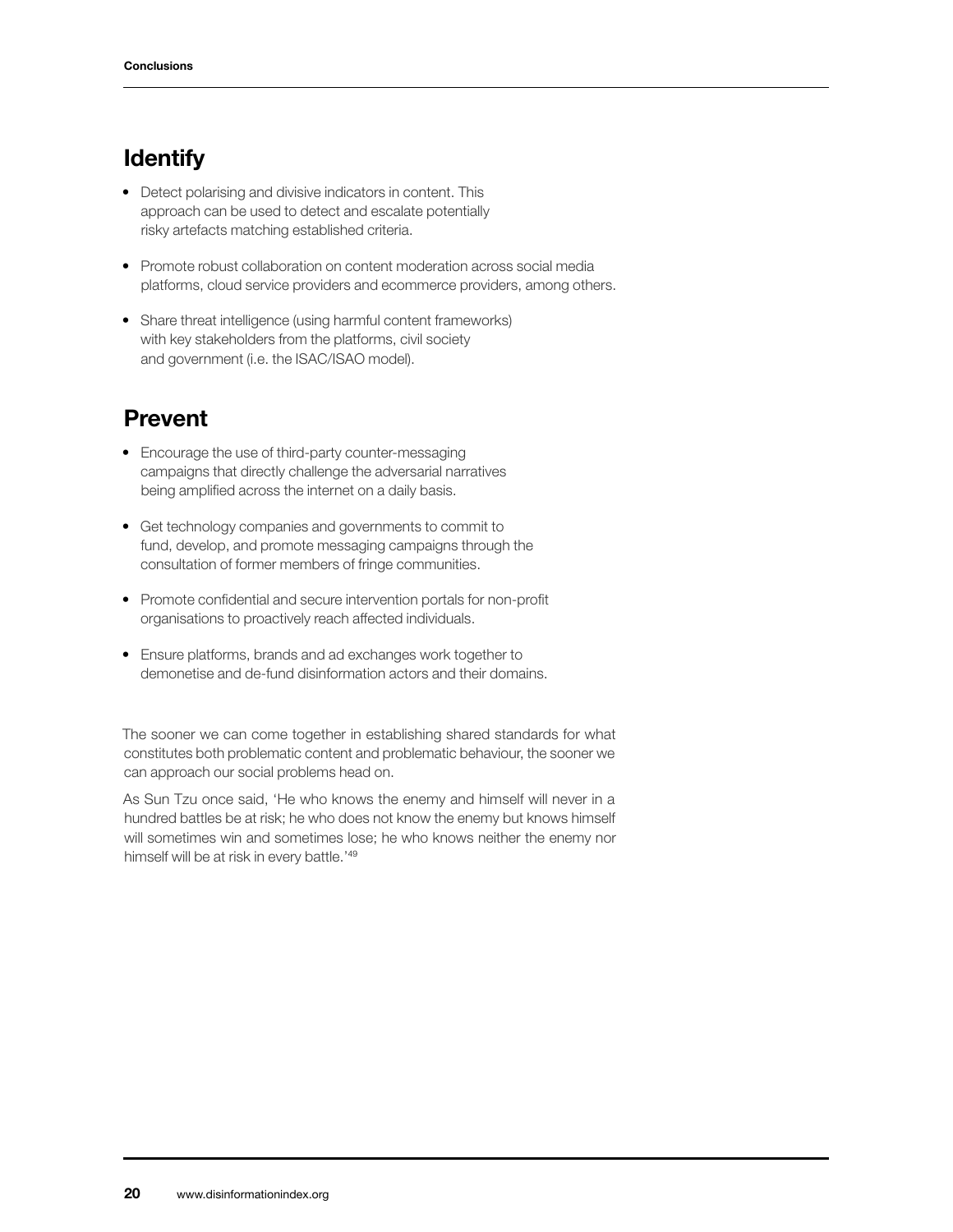# Endnotes

- 1 McLuhan, Marshall. Culture Is Our Business. Wipf & Stock, 2014.
- 2 Szapranski, Richard. "A Theory of Information Warfare; Preparing for 2020." Airpower Journal, 1995. Accessed June 4, 2019. doi:10.21236/ada328193.
- 3 Axe, David. "How to Win a Fifth-Generation' War." *Wired*, January 3, 2009.
- 4 Nadler, Anthony, Matthew Crain, and Joan Donovan. *Weaponizing the Digital In*f*uence Machine.* Report. October 17, 2018. https:// datasociety.net/pubs/digital-infuence-machine.pdf.
- 5 Walker, Jill. "Distributed Narrative: Telling Stories Across Networks." *Association of Internet Researchers – Internet Research 5.0*, September 21, 2004, jilltxt.net/txt/AoIR-distributednarrative.pdf.
- 6 The fgures for QAnon products on each are: Ebay: 12,987; Etsy: 825; and Amazon: 603. All fgures are as of July 24, 2019. See: Decker, Benjamin T. "Hats and Hate: Merchandising Disinformation Brands." Global Disinformation Index. May 3, 2019. Accessed May 29, 2019. https://disinformationindex. org/2019/05/hats-and-hate-merchandising-disinformation-brands/.
- 7 Walker, Jill. "Distributed Narrative: Telling Stories Across Networks." *Association of Internet Researchers – Internet Research 5.0*, 21 September 2004, jilltxt.net/txt/AoIR-distributednarrative.pdf.
- 8 Ibid.
- 9 Limor Shifman, "Memes in a Digital World: Reconciling with a Conceptual Troublemaker," Journal of Computer-Mediated Communication 18, no. 3 (2013): 362–77.
- 10 Citron, Danielle Keats. *Hate Crimes in Cyberspace.* Harvard University Press, 2016.
- 11 Funke, Daniel, and Susan Benkelman. "How Russia's Disinformation Strategy Is Evolving." Poynter. May 23, 2019. Accessed May 29, 2019. https://www.poynter. org/fact-checking/2019/how-russias-disinformation-strategy-is-evolving/.
- 12 Dash, Mike. "Pass It on: The Secret That Preceded the Indian Rebellion of 1857." Smithsonian Magazine, May 24, 2012. www.smithsonianmag.com/history/passit-on-the-secret-that-preceded-the-indian-rebellion-of-1857-105066360/.
- 13 Ibid.
- 14 Ibid.
- 15 Szapranski, Richard. "A Theory of Information Warfare; Preparing for 2020". Airpower Journal, 1995. Accessed June 4, 2019. doi:10.21236/ada328193.
- 16 In 2006 linguistics scholar Arnold Zwicky expanded upon the definition in his research on the three linguistic illusions relevant to cognitive biases. See: Zwicky, Arnold. "Just between Dr. Language and I." Language Log, University of Pennsylvania, September 10, 2005. itre.cis.upenn.edu/~myl/languagelog/archives/002386.html.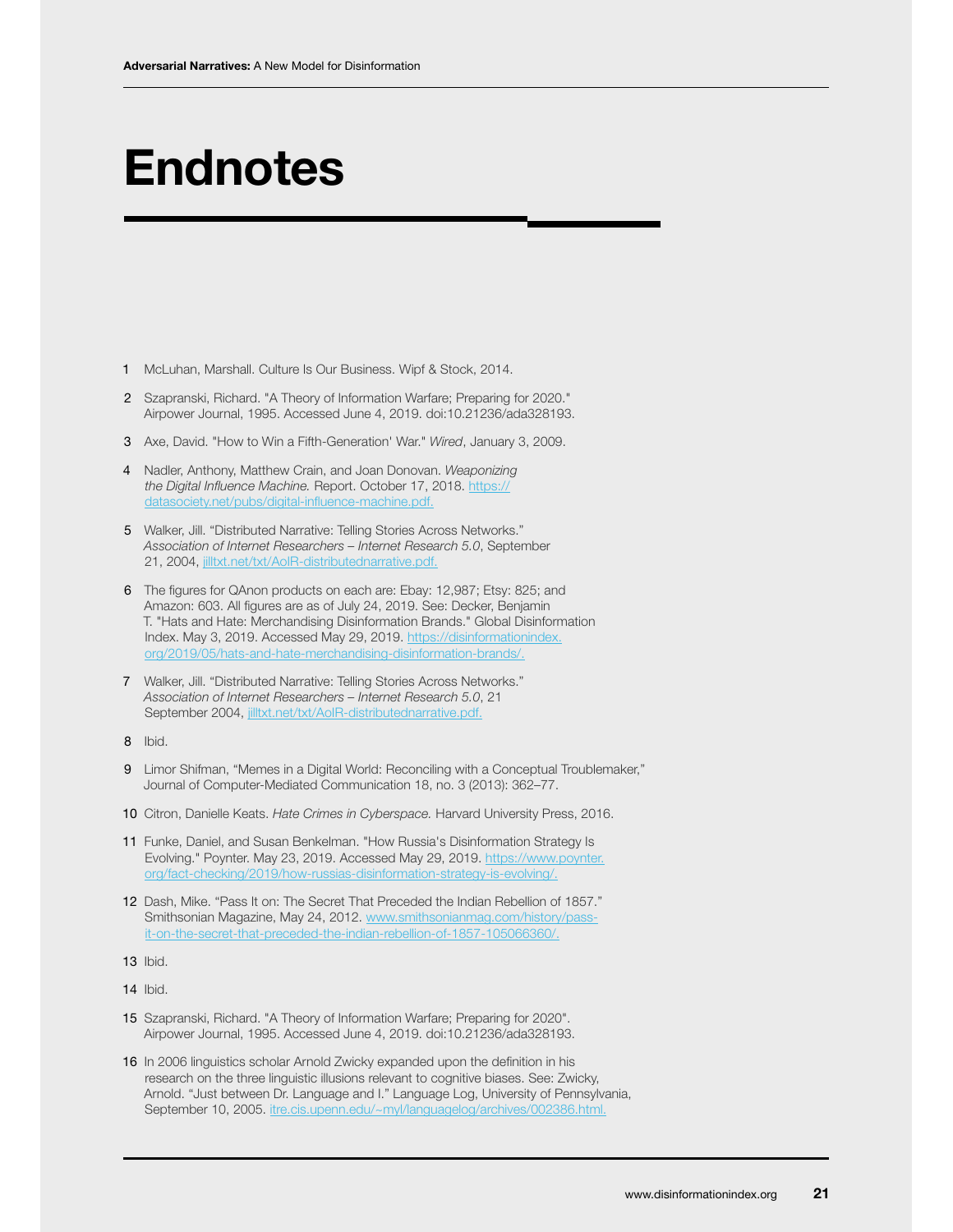- 17 Holiday, Ryan. "Conspiracy: Peter Thiel, Hulk Hogan, Gawker, and the Anatomy of Intrigue". NY, NY: Portfolio/Penguin, 2018.
- 18 Twitter followers for @devincow are as of July 24, 2019. See: Cuthbertson, Anthony. "Republican Congressman Sues Twitter for \$250m after Parody Account of His 'Mom' Insults Him." The Independent, March 19, 2019, www.independent.co.uk/life-style/gadgets-and-tech/news/devinnunes-twitter-lawsuit-parody-mom-republican-a8829496.html.
- 19 Melford, Clare, and Craig Fagan. "Cutting the Funding of Disinformation: The Ad-Tech Solution." Global Disinformation Index. May 2019. Accessed June 3, 2019. https:// disinformationindex.org/wp-content/uploads/2019/05/GDI\_Report\_Screen\_AW2.pdf.
- 20 Walker, Jill. "Distributed Narrative: Telling Stories Across Networks." *Association of Internet Researchers – Internet Research 5.0*, September 21, 2004. jilltxt.net/txt/AoIR-distributednarrative.pdf.
- 21 Decker, Benjamin T. "Hats and Hate: Merchandising Disinformation Brands." Global Disinformation Index. May 3, 2019. Accessed May 29, 2019. https://disinformationindex. org/2019/05/hats-and-hate-merchandising-disinformation-brands/.
- 22 Boyd, Danah. "Media Manipulation, Strategic Amplification, and Responsible Journalism." Speech, Online News Association Conference 2018, Austin, Texas, September 14, 2018. https://points.datasociety.net/media-manipulationstrategic-amplifcation-and-responsible-journalism-95f4d611f462.
- 23 Wheeler, Tom. "The Future of Wireless: A Vision for U.S. Leadership in a 5G World.'" National Press Club. Washington, DC, transition.fcc.gov/ Daily\_Releases/Daily\_Business/2016/db0620/DOC-339920A1.pdf.
- 24 See: https://www.youtube.com/watch?time\_continue=309&v=OMxfffqyDtc.
- 25 See: https://www.youtube.com/watch?v=9fpNPZVVMho.
- 26 We could not fnd any direct quote from Wheeler based on the Tweet; however, as a helpful example of narrative recycling, cell phone radiation activists have been making similar claims that the former FCC chairman had been suppressing cell phone radiation research since at least November 2013. See: www.rfsafe.com/tom-wheelernew-chairman-of-the-fcc-suppressed-research-on-the-health-effects-of-cell-phoneradiation/. Also see: https://twitter.com/Susan\_Foster\_/status/852953011827597312.
- 27 See: https://twitter.com/purestar777/status/855983298287247361.
- 28 See: https://www.reddit.com/r/conspiracy/comments/76g84r/5g\_ and\_the\_smart\_grid\_is\_the\_new\_world\_order/.
- 29 For more information, see: https://www.youtube.com/channel/ UCegOTmclzjfKuQh0SHflqww, https://www.youtube.com/ watch?v=bY3CVNxWwVs, and https://thecrowhouse.com/home.html.
- 30 See: https://www.patreon.com/maxigan.
- 31 See: https://bbsradio.com/untoldmysteries, https://www.facebook.com/ Stop5G/ and https://www.facebook.com/groups/stop5g/.
- 32 See: https://www.davidicke.com/article/465686/5g-harmful-effects-new-technology.
- 33 Rappoport still maintains an active presence on **Twitter** (23.1K) followers), Gab (1,362 followers), and Minds (182 subscribers).
- 34 See: https://www.infowars.com/5g-wireless-a-ridiculous-front-for-global-control/.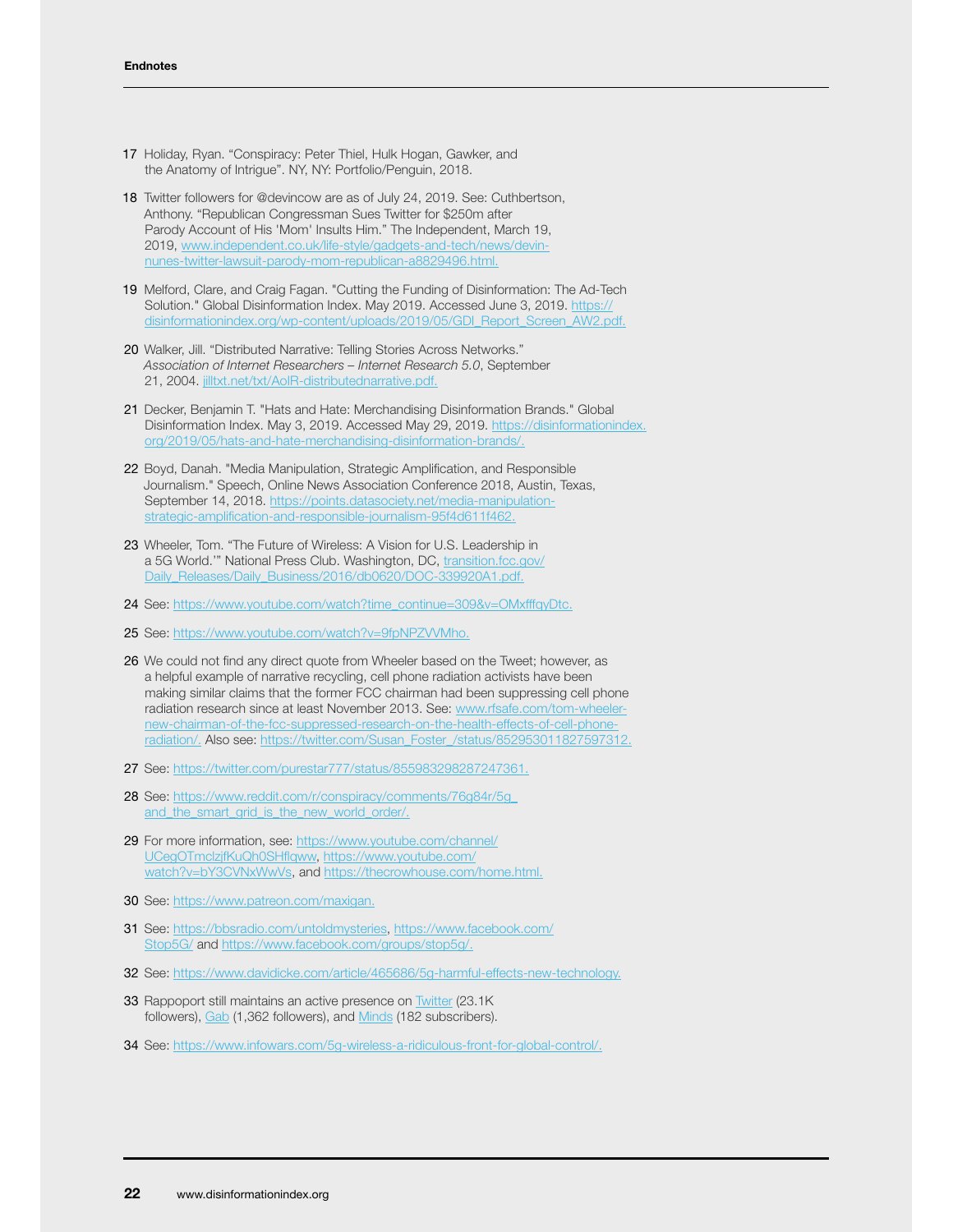- 35 Jones, Alex. "You Have Been Warned: Electromagnetic 5G Cell Phone Radiation is Designed to Decimate the Population." InfoWars. May 3, 2018. Accessed June 7, 2019. https://www.infowars.com/you-have-been-warned-electromagnetic-5g-cell-phone-radiation-is-designed-to-decimate-the-population/.
- 36 See: https://twitter.com/against5g/status/1000997523807387648?ref\_ src=twsrc%5Etfw%7Ctwcamp%5Etweetembed%7.
- 37 See: https://petitions.whitehouse.gov/petition/stop-attemptedgenocide-american-people-5g-radiation-cell-towers.
- 38 See: https://www.change.org/p/let-s-make-america-safeagain-no-small-cells-in-our-neighborhoods.
- 39 See: https://secure.avaaz.org/en/community\_petitions/Everyone\_who\_is\_ concerned\_about\_the\_proven\_health\_dangers\_of\_5G\_STOP\_5G/.
- 40 See: https://www.youtube.com/watch?v=TmLwuM0\_MJg.
- 41 Funke, Daniel, and Susan Benkelman. "How Russia's Disinformation Strategy Is Evolving." Poynter. May 23, 2019. Accessed May 29, 2019. https://www.poynter. org/fact-checking/2019/how-russias-disinformation-strategy-is-evolving/.
- 42 Elizabeth, Erin. "Hundreds of Birds Dead during 5G Experiment in The Hague, The Netherlands." Health Nut News. November 6, 2018. Accessed May 29, 2019. This story was reposted to InfoWars and shared on social media pages like Qanon, AntiVaxxers, Yellow Vests International, and Anonymous, as well as a network of "Stop 5G" Facebook pages. https://www.healthnutnews.com/hundreds-of-birds-dead-during-5g-experimentin-the-hague-the-netherlands/. The article's reach is based on CrowdTangle figures.
- 43 Kasprak, Alex. "FACT CHECK: Did a 5G Cellular Network Test Cause Hundreds of Birds to Die?" Snopes.com. November 13, 2018. Accessed May 29, 2019. https://www.snopes.com/fact-check/5g-cellular-test-birds/.
- 44 Burke, Timothy. "Far-Right Show TruNews Warns: 5G Technology Is the Antichrist." The Daily Beast. February 28, 2019. Accessed May 29, 2019. https:// www.thedailybeast.com/far-right-show-trunews-warns-5g-technology-isthe-antichrist. Also see: https://www.youtube.com/user/TRUNEWSofficial/ about and https://www.youtube.com/watch?v=fqCMb9NAQ2o&t=2s.
- 45 Broad, William J. "Your 5G Phone Won't Hurt You. But Russia Wants You to Think Otherwise." The New York Times, May 12, 2019, www.nytimes. com/2019/05/12/science/5g-phone-safety-health-russia.html.
- 46 Carlson, Tucker. "Are 5G Networks a Danger to Our Health and Safety?" Fox News. May 21, 2019. Accessed May 29, 2019. https:// video.foxnews.com/v/6039592759001/#sp=show-clips.
- 47 "Christchurch Call to Eliminate Terrorist & Violent Extremist Content Online." *Christchurch Call*, New Zealand Ministry of Foreign Affairs and Trade, May 15, 2019, www.christchurchcall.com/call.html.
- 48 Johnson, Eric. "Tristan Harris Says Tech Is "downgrading" Humanity but We Can Fix It." Vox. May 6, 2019. Accessed May 29, 2019. https://www. vox.com/recode/2019/5/6/18530860/tristan-harris-human-downgradingtime-well-spent-kara-swisher-recode-decode-podcast-interview.
- 49 Sun-tzu, and John Minford. "The Art of War". New York: Penguin Books, 2002.